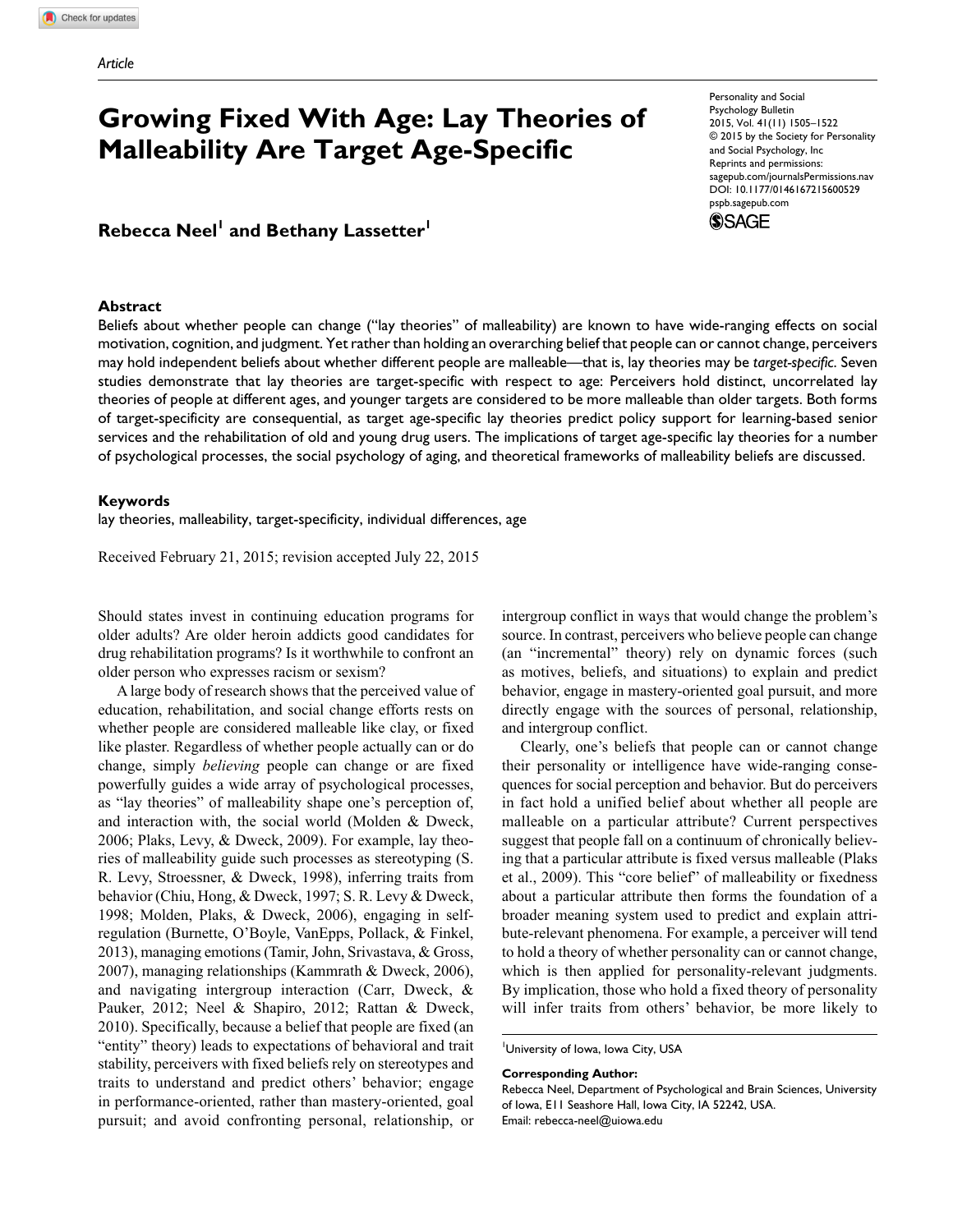stereotype others, avoid conflict in their many relationships, and so on—regardless of who those others are. Thus, even though people may have access to beliefs that an attribute is both malleable and fixed, this perspective presumes that people chronically fall on a continuum from believing personality is malleable to believing it is fixed (Molden & Dweck, 2006; Plaks et al., 2009).

The current research pursues the possibility that people do not hold singular lay theories of a particular attribute across targets. Rather, people may hold a suite of distinct lay theories *specific to different target groups*. In other words, rather than chronically believing personality is malleable or fixed, people may believe some people's personality can change, whereas others' cannot. Just as people may hold distinct lay theories of different attributes, rather than one overarching theory of all attributes (Dweck, Chiu, & Hong, 1995), they may hold specific theories tailored to specific targets on particular attributes, rather than an overarching theory of all targets.

Target-specificity would have important consequences for how lay theories shape social perception, judgment, and self-regulation. For example, if some people are considered malleable whereas others are fixed, then rather than exhibiting cross-target consistency, people may tend to infer traits from some people's behavior but not others' behavior; to avoid conflict in their relationships with some people, but not with others; or to confront the prejudice expressed by some people, but not others. Furthermore, it is possible that people's lay theory of one group does not predict their lay theory of another group; interindividual rank-ordering of lay theories may be different for different targets, as someone who most strongly believes one group of people can change may not be the same person who most strongly believes another group can change. Target-specificity would thus constitute an important shift in the way we consider the impact of lay theories of malleability—the relevant question for considering the impact of lay theories would be not assessing endorsement of whether people in general can change, but whether a specific person can change.

Perceivers may thus hold distinct beliefs about whether different types of people can change, and calibrate their beliefs that a particular person could change based on that particular target's malleability cues. The current research focuses on one cue in particular—target age—that is likely to guide the belief that a particular person can or cannot change. There are at least two distinct ways in which target age may shape lay theories of malleability (see Figure 1). First, people may hold distinct, target-differentiated lay theories of young, middle-aged, and older people, which vary independently of one another (Figure 1, Models B and D). That is, the extent to which a person believes that younger people can change may not necessarily predict the extent to which they believe older people can change if they hold distinct lay theories about whether younger and older people can change. Second, across perceivers, there may be stereotypes that certain age groups are more malleable than others (i.e., mean differences

in the perceived malleability of different targets; Figure 1, Models C and D). For example, the average perceiver may consider older targets to be less malleable than younger targets.

# **Target Age-Specific Lay Theories**

Age occupies a privileged status in social perception. Perceivers readily detect cues of age (Montepare & Zebrowitz, 1998), automatically categorize others based on age (Brewer, 1988; Fiske & Neuberg, 1990; Macrae & Quadflieg, 2010), and infer people at different ages to have different goals and attributes (e.g., Hess, 2006; Neuberg & Sng, 2013). One review of target effects on social perception found age cue effects to be at least as large as, and often larger than, the substantial effects of target sex or attractiveness (Montepare & Zebrowitz, 1998). People thus lean heavily on target age to inform many social judgments.

Research shows that target age influences beliefs about actual change (e.g., Fleeson & Heckhausen, 1997; Grühn, Gilet, Studer, & Labouvie-Vief, 2011; Haslam, Bastian, Fox, & Whelan, 2007; Heckhausen, Dixon, & Baltes, 1989; McFarland, Ross, & Giltrow, 1992), and the ubiquity of phrases such as "you can't teach an old dog new tricks" suggests that target age might likewise influence beliefs about the *capacity* for change. Indeed, research on workplace stereotypes reveals that older workers are perceived as having less potential for skill development and being less trainable (Finkelstein, Burke, & Raju, 1995; Maurer, Barbeite, Weiss, & Lippstreu, 2008; Posthuma & Campion, 2008; Rosen & Jerdee, 1976a, 1976b). Likewise, older adults are stereotyped as having less cognitive ability and competence (Fiske, Cuddy, Glick, & Xu, 2002; Kite, Stockdale, Whitley, & Johnson, 2005; B. Levy, 1996), which suggests that older adults may be perceived to have diminished capacity to change themselves or their lives.

Target age-specific lay theories would offer important contributions to lay theories research on both methodological and theoretical grounds. If people hold not a singular lay theory about whether people can change, but many different lay theories about specific targets, then measures and manipulations of lay theories that do not specify or consider target group may risk measuring or manipulating the wrong construct, inflating the number of false-negative findings in the lay theories literature, and underrepresenting the extent to which lay theories do in fact guide downstream processes. Target-specific lay theories would also have implications for theory. For example, the process by which these beliefs are developed may be even more nuanced than previously thought: Instead of learning simply about a particular attribute's malleability (e.g., Can intelligence change?), people may in fact learn what *kind of person* is malleable on that attribute (e.g., What kind of person's intelligence can change?), calibrating their beliefs over time to both attribute and target. Target-specificity thus would have both practical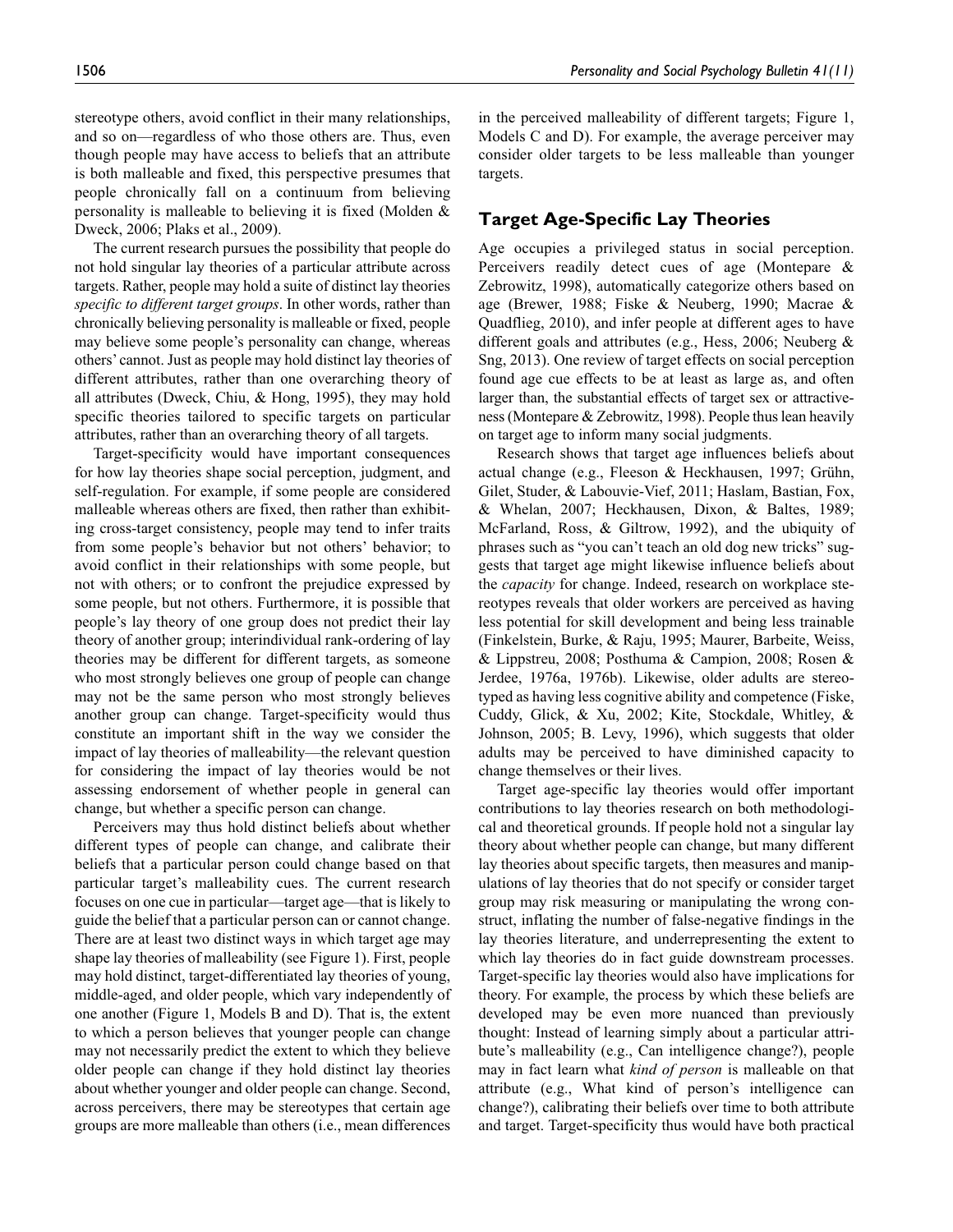

malleability, and interindividual differences in lay theories that are not constant across target ages. *Note.* In Model A, target age has no effect: Perceivers do not believe as a group that older people are differently malleable than younger people, and interindividual differences in lay theories are constant across target ages (i.e., a perceiver's lay theory of one age positively predicts his or her lay theory of another age). In Model B, perceivers as a group do not perceive older people to be differently malleable than younger people, but interindividual differences in lay theories are not constant across target ages (i.e., a perceiver's lay theory of one age does not predict his or her lay theory of another age). In Model C, perceivers as a group perceive older people to be less malleable than younger people, but interindividual differences in lay theories are constant across target age (i.e., a perceiver's lay theory of younger targets positively predicts his or her lay theory of older targets). In Model D, perceivers as a group perceive older people to be less malleable than younger people, and interindividual differences in perceptions are not constant

across target age (i.e., a perceiver's lay theory of young people does not predict his or her lay theory of old people).

implications for lay theories research and implications for theories of how people develop, hold, and rely on these beliefs.

# **Research Overview**

Seven studies test whether, and how, lay theories of malleability may be target-specific, and with what implications for several policy decisions. Study 1 directly measures lay theories of malleability for targets ranging from age 1 to 85, and allows us to test which model from Figure 1 best characterizes lay theories across target ages. Study 2 examines whether exemplars of different ages come to mind when considering malleability versus fixedness. Studies 3a and 3b explore whether target age-specificity extends to self-perceptions: Do older people see themselves as fixed? Studies 4a, 4b, and 5 test whether target age-specific lay theories uniquely predict support for learning-based programs for seniors and lead drug treatment to be more strongly recommended for young drug users than for older drug users.

# **Study 1: Target Age-Specific Malleability Beliefs**

Study 1 tests whether people use target age as a cue to malleability, measuring the perceived malleability of infants (1 year old), adolescents (15 years old), young adults (25 years old), middle-aged adults (45 years old), older adults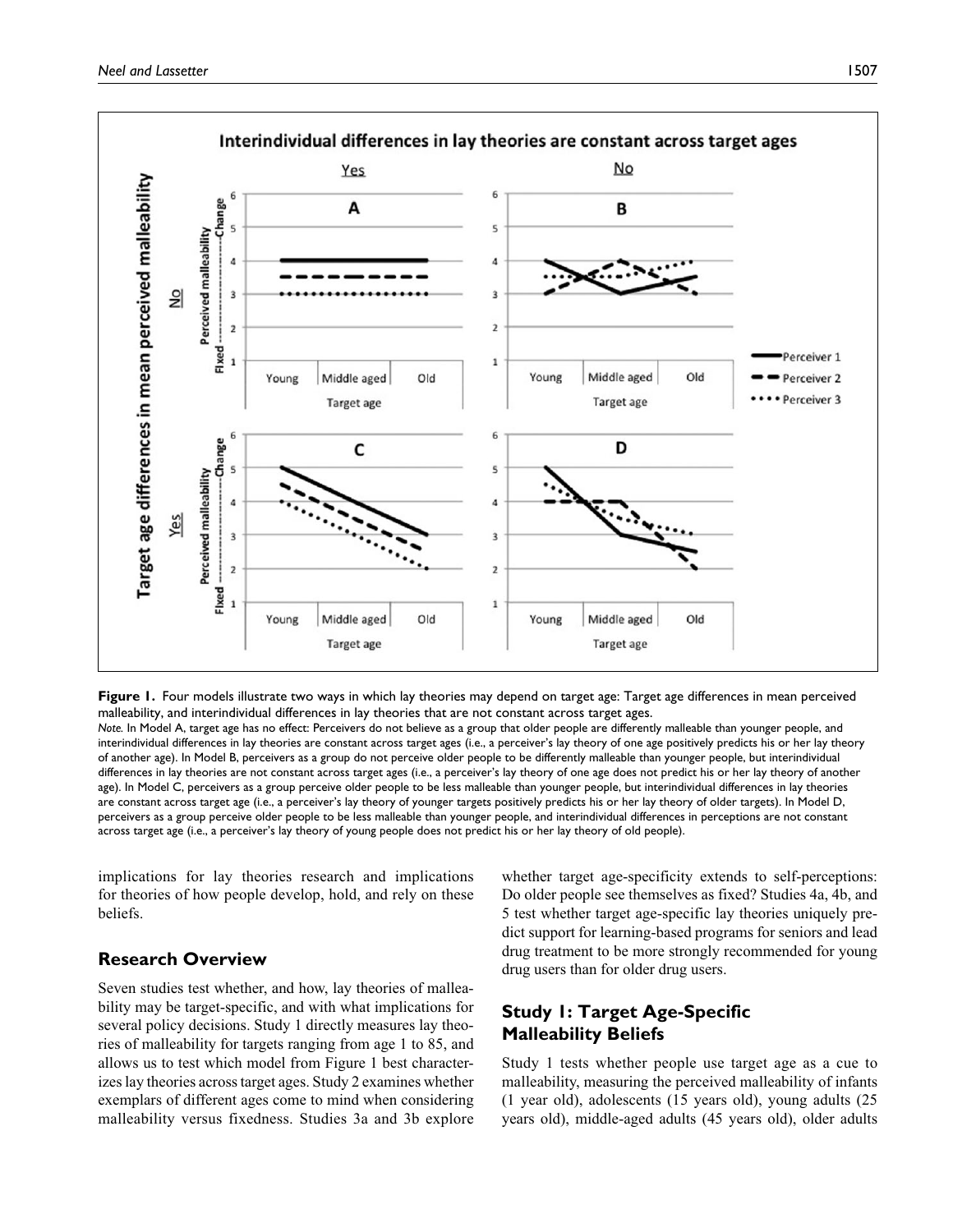(65 years old), and "old-old" adults (85 years old; see Neugarten, 1974). These were chosen because they span a broad range of ages likely perceived to be developmentally distinct (e.g., infants, adolescents, etc.). Past literature suggests that younger people's personalities will be judged more malleable than those of older people. In addition, this study explored whether people hold unique lay theories for different ages (i.e., lay theories may be *age-differentiated*, as in Models B and D from Figure 1), or whether they tend to have one overarching theory of whether or not people—of any age—can change (i.e., lay theories across target ages reflect a single underlying malleability belief). An overarching lay theory of whether people of any age can change would manifest in positive correlations between target age-specific malleability beliefs, whereas distinct lay theories for different target ages would manifest in a lack of correlation between target age-specific malleability beliefs. Study 1 also examined whether perceiver age moderates target age-specific malleability beliefs.

It may also be useful to distinguish beliefs that it is *possible* for someone to change from the perceived *likelihood* that they actually will do so. Possibility sets the upper limit of change, whereas likelihood gauges the probability that change will occur, and these may diverge. For example, people may believe that the typical 85-year-old could change given the right circumstances, effort, and so on, but judge those conditions as unlikely for most 85-year-olds. To tap a fuller scope of malleability beliefs, this study measured beliefs that it is likely and possible for people to change in addition to measuring lay theories of personality.

# *Method*

*Participants.* Power analyses in G\*Power suggested that a sample in the range of 30 to 70 participants should be sufficient to achieve 95% power to detect a small-to-medium effect size in repeated-measures analyses (for  $f = .18$ ,  $n = 68$ ; for  $f = .25$ ,  $n = 36$ ). Seventy-seven participants from the United States were recruited via Amazon's MTurk (43 men, 30 women, 4 did not indicate;  $M$  age = 34, age range = 19-73; 74% White). $<sup>1</sup>$ </sup>

*Measures.* All items measuring malleability beliefs were anchored at 1 = *strongly disagree* and 6 = *strongly agree*, and referred to targets at ages 1, 15, 25, 45, 65, and 85. Items in this and all subsequent studies were coded so that higher responses indicated a greater belief in change. The three malleability beliefs correlated at average *r*s = .62 to .64, suggesting that the constructs are related but not identical.

*Lay theories of personality*. Six items were modified from Dweck's (1999) measure to be appropriate to targets of different ages (e.g., "Everyone is a certain kind of person at age [X], and there is not much that can be done to really change that" [reverse-scored],  $\alpha s$  range = .89-.95).

*Perceived likelihood of change*. Two items measured the perceived likelihood of change (e.g., "Overall, it's LIKELY that a person will change after age  $[X]$ ,"  $\alpha$ s range = .91-.96).

*Perceived possibility of change*. Two items measured the perceived possibility that a person can change (e.g., "Given the right effort or circumstance, it's POSSIBLE for a person to change after age [X],"  $\alpha$ s range = .86-.96).

*Demographics*. Participants responded to a number of demographic and individual difference measures. Most (e.g., relationship status) were included as standard practice for the lab and are not directly relevant to the current study. Focal demographic variables were gender, age, and race/ethnicity.

*Procedure.* Participants completed the study in one of two orders (randomly assigned): either youngest target to oldest or oldest target to youngest. The likelihood and possibility items were grouped together within target age. For example, those in the youngest-to-oldest order condition completed all six target-specific versions of the lay theories of personality measure starting with 1-year-olds and progressing to 85-year-olds, and then completed all six target-specific likelihood and possibility items together, starting with 1-year-olds and progressing to 85-year-olds. Finally, all participants completed demographic measures.

### *Results*

*Target age effects on malleability beliefs.* Do judgments of malleability vary with target age, and are people at older ages considered progressively more fixed? To test this, each of the three malleability belief dependent variables was subjected to repeated-measures ANOVAs, with target age (1, 15, 25, 45, 65, 85) as the repeated factor and order (youngest-to-oldest, oldest-to-youngest) as the betweensubjects factor. Repeated contrasts comparing adjacent ages (1 and 15, 15 and 25, etc.) probed any target age effects. There were no main effects of order, though for lay theories of personality the interaction of order and target age was significant, whereby those who first responded about 85-year-olds saw some differences between adjacent ages as steeper. However, the direction of the target age effect was the same across orders so the results below focus on target age effects. Because the assumption of sphericity was violated for all repeated-measures analyses, Greenhouse–Geissercorrected statistics are reported. See Table 1 for all means, standard deviations, and 95% confidence intervals (CIs).

Across all dependent variables, the data strongly support the hypothesis that malleability beliefs vary with target age. A main effect of target age emerged for lay theories of personality,  $F(2.4, 178.6) = 41.47, p < .001, \eta_p^2 = .36$ ; perceived likelihood of change,  $F(2.1, 152.3) = 110.53$ ,  $p < .001$ ,  $\eta_p^2 = .61$ ; and perceived possibility of change,  $F(2.3, 160.5) = 41.58, p < .001, \eta_p^2 = .37$ . Older targets were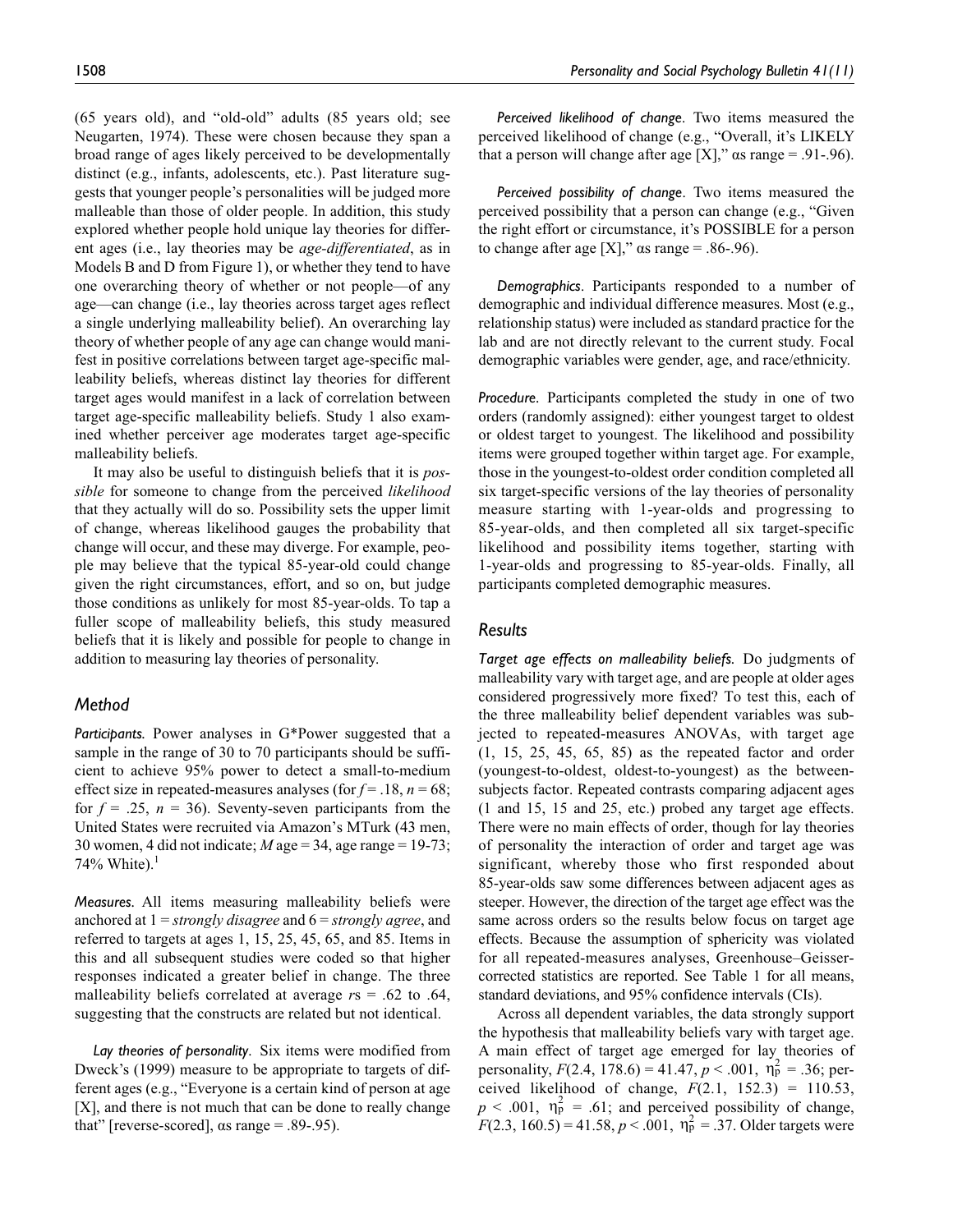|            |      |                           |              |      | Malleability belief type   |              |      |                              |              |
|------------|------|---------------------------|--------------|------|----------------------------|--------------|------|------------------------------|--------------|
| Study I:   |      | Lay theory of personality |              |      | Likelihood of change       |              |      | Possibility of change        |              |
| Target age | M    | SD                        | 95% CI       | M    | SD                         | 95% CI       | M    | SD                           | 95% CI       |
|            | 4.50 | 1.33                      | [4.19, 4.80] | 5.45 | 1.10                       | [5.19, 5.70] | 5.48 | 1.03                         | [5.24, 5.72] |
| 15         | 4.61 | 1.17                      | [4.34, 4.87] | 5.20 | 1.00                       | [4.97, 5.43] | 5.28 | 1.02                         | [5.05, 5.52] |
| 25         | 4.29 | 1.25                      | [4.01, 4.58] | 4.65 | 20. ا                      | [4.37, 4.93] | 4.98 | 1.11                         | [4.72, 5.24] |
| 45         | 3.65 | 1.26                      | [3.37, 3.94] | 3.63 | 1.35                       | [3.31, 3.95] | 4.51 | 1.29                         | [4.21, 4.81] |
| 65         | 3.20 | 1.23                      | [2.92, 3.48] | 2.79 | 1.33                       | [2.48, 3.10] | 4.14 | 1.34                         | [3.83, 4.46] |
| 85         | 2.94 | l.28                      | [2.65, 3.23] | 2.33 | 1.39                       | [2.00, 2.65] | 3.73 | 1.53                         | [3.38, 4.09] |
| Study 3b:  |      | Lay theory of personality |              |      | Lay theory of intelligence |              |      | Lay theory of memory ability |              |
| Target age | M    | SD                        | 95% CI       | M    | SD                         | 95% CI       | M    | SD                           | 95% CI       |
| 15         | 4.52 | 1.02                      | [4.31, 4.73] | 4.10 | 1.30                       | [3.83, 4.37] | 4.24 | 0.1                          | [4.02, 4.46] |
| 30         | 4.01 | 1.07                      | [3.79, 4.23] | 3.84 | 1.27                       | [3.58, 4.11] | 3.91 | .94                          | [3.72, 4.10] |
| 45         | 3.64 | 1.25                      | [3.38, 3.90] | 3.50 | 1.29                       | [3.23, 3.76] | 3.58 | 1.07                         | [3.35, 3.80] |
| 60         | 3.39 | 0.1                       | [3.17, 3.62] | 3.34 | 1.34                       | [3.07, 3.61] | 3.49 | 1.21                         | [3.25, 3.74] |
| 75         | 3.01 | 1.10                      | [2.79, 3.23] | 3.09 | 0.99                       | [2.89, 3.29] | 3.23 | 1.05                         | [3.02, 3.44] |

**Table 1.** Malleability Belief Means, *SD*s, and CIs in Studies 1 and 3b.

*Note.* Means whose CIs are higher than 3.5 (indicating change belief) are bolded. Means whose CIs are lower than 3.5 (indicating fixed belief) are italicized. CI = confidence interval.

|  | <b>Table 2.</b> Correlations of Target Age-Specific Malleability Beliefs in Study 1 |  |  |
|--|-------------------------------------------------------------------------------------|--|--|
|  |                                                                                     |  |  |

|               |        |          | Lay theory of personality |                        |    |               |           | Likelihood of change |         |          |                 |               |         |         | Possibility of change |                            |     |
|---------------|--------|----------|---------------------------|------------------------|----|---------------|-----------|----------------------|---------|----------|-----------------|---------------|---------|---------|-----------------------|----------------------------|-----|
| Target<br>age |        | 15       | 25                        | 45                     | 65 | Target<br>age |           | 15                   | 25      | 45       | 65              | Target<br>age |         | 15      | 25                    | 45                         | -65 |
| 15            | $.28*$ |          |                           |                        |    | 15            | $.69***$  |                      |         |          |                 | 15            | .54***  |         |                       |                            |     |
| 25            | .06    | $.79***$ |                           |                        |    | 25            | $.37**$   | $.72***$             |         |          |                 | 25            | $.35**$ | .83***  |                       |                            |     |
| 45            | .00    |          | $.42***$ .75***           |                        |    | 45            | .03       | $.26*$               | .59***  |          |                 | 45            | .23     |         | $.52***$ .75***       |                            |     |
| 65            | .04    |          | $.34***$ $.63***$ .87***  |                        |    | 65            | $-.16$    | .04                  | $.37**$ | $.81***$ |                 | 65            | .05     | $.39**$ | $.61***$ $.84***$     |                            |     |
| 85            | 0١.    | -15      |                           | $.41***$ .73*** .91*** |    | 85            | $-.52***$ | $-.32***$            | .02     |          | $.47***$ .71*** | 85            | $-.02$  | .20     |                       | $.41***$ $.68***$ $.82***$ |     |

*Note.* Significant positive correlations are bolded.

\* *p* < .05. \*\**p* < .01. \*\*\**p* < .001.

perceived as more fixed  $(Fs > 11, ps < .002, \eta_p^2 = .14-.36,$ except for ages 15 and  $1, F < 1, p = .56, \eta_{p}^{2} = .01$ , less likely to change ( $Fs > 5$ ,  $ps < .03$ ,  $\eta_p^2 = .07-.51$ ), and less able to change,  $(Fs > 12, ps < .001, \eta_p^2 = .19-.23$ , except for ages 15 and 1,  $F[1, 74] = 2.44$ ,  $p = .12$ ,  $\eta_p^2 = .03$ ). Examining the 95% CIs for each age relative to the midpoint of the scale (3.5; Table 1) reveals that for both lay theories of personality and likelihood of change, younger people (ages 1, 15, and 25) are considered malleable and likely to change, older people (ages 65 and 85) are considered fixed and unlikely to change, and 45-year-olds are considered to be neither clearly malleable or fixed, nor likely or unlikely to change. In contrast, all ages but 85-year-olds were considered to have the *possibility* of change.

*Perceiver age.* Older perceivers hold more malleable lay theories of 1-year-olds than do younger perceivers ( $r = .35$ ,

 $p = .002$ ), but perceiver age did not predict lay theories of any other age ( $rs = .01-.14$ ,  $ps > .23$ ). Perceiver age also did not significantly predict perceived likelihood of change (*r*s = −.04-.19, *p*s > .11) or possibility of change (*r*s = .03-.23,  $p s > .05$ ).

*Malleability beliefs across target ages: One or several constructs? If people tend to hold a broad, unified belief that people can or cannot change, then target age-specific malleability beliefs will correlate positively.* However, if people hold distinct beliefs about whether people of different ages can change, target age-specific beliefs will be weakly correlated or uncorrelated, especially in reference to the most different ages (e.g., 1- or 15-year-olds and 85-year-olds). To examine this, for each dependent variable, we computed the correlations between malleability beliefs for each target age (see Table 2). At the most different ages (e.g., 1- and 85-year-olds; 15- and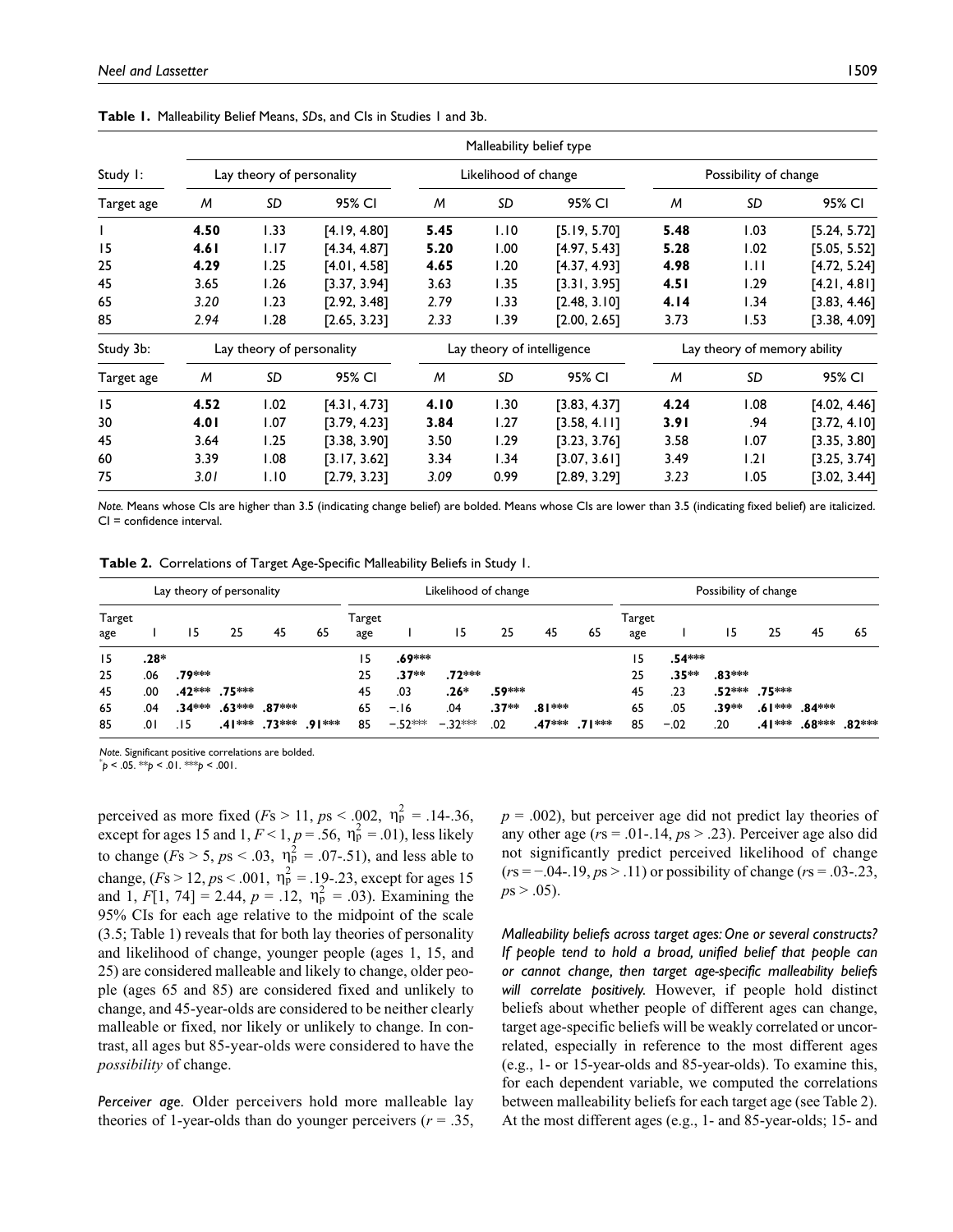85-year-olds), the measures were uncorrelated or in the case of perceived likelihood of change, significantly negative. The pattern of correlations thus does not suggest that participants hold target-age-general malleability beliefs, whether defined as lay theories of personality, likelihood of change, or possibility of change.

# *Discussion*

Study 1 confirms that beliefs about whether people can change depend strongly on target age. Across three dependent variables, perceived malleability decreased as target age increased. Specifically, a 1- or 15-year-old was judged as clearly malleable (whether measured as lay theories, likelihood, or possibility of change), and older ages considered to be progressively more fixed, with people at age 85 unlikely and potentially impossible to change. By conventional standards, the main effect of target age on each dependent variable was very large ( $\eta_p^2 = .36-.61$ ), strongly supporting the hypothesis that people rely on target age as a cue to whether someone is able or likely to change. Young and old participants also had similar beliefs about whether people at specific ages can change; everyone considered younger people to be malleable and older people to be relatively fixed. Study 1 furthermore suggests that people do not hold one overarching lay theory of personality, but rather tend to have distinct beliefs about whether older and younger people can change, as beliefs about distant ages were uncorrelated or negatively correlated (see Model D, Figure 1).

# **Study 2: Age Differences in Exemplars of Malleability and Fixedness**

Study 2 explores whether the observed association between age and malleability may be so strong that age differences emerge in exemplars of malleability and fixedness, even when age is not mentioned or made salient. In Study 2, participants nominated a person who demonstrates either malleability or fixedness, and then reported that person's age.

# *Method*

*Participants.* To determine sample size, a heuristic of at least 50 participants per cell was used as a baseline. To bolster the power to detect any interactions of condition with participant age, this heuristic target sample size was increased to 75 participants per cell. One hundred fifty-two participants (86 men, 66 women; *M* age = 32, age range = 18-72; 80% White) were recruited via Amazon's MTurk.

*Design and procedure.* Participants were randomly assigned to nominate someone who demonstrates either that some people can change or that some people cannot change. The wording of these manipulations was based on common manipulations of lay theories (e.g., Chiu et al., 1997; Nussbaum & Dweck, 2008; Rattan & Dweck, 2010). In addition, the

manipulations referred to whether "some people" can change or are fixed, rather than all people being malleable or fixed, because the purpose of the study was not to manipulate people's belief that people can change or are fixed but to elicit examples of change or fixedness. Furthermore, prior work suggests that even though people tend to endorse a general belief that people are fixed or can change, most people are familiar with both ideas and either can be made accessible (Plaks et al., 2009). Participants in the change condition read, "Research suggests that some people can change. Specifically, for some people, their essential attributes and personality are like clay that can be molded and changed with experience and/or effort." In the fixed condition, participants read, "Research suggests that some people cannot really change. Specifically, for some people, their essential attributes and personality are set like plaster, tend to stay the same, and cannot be molded or changed with experience and/or effort." All participants were then asked to "Think of someone you know who demonstrates that some people [can/cannot] change. This person can be someone you know personally or someone you have heard about." Participants were asked to write briefly about their example person in a text box. Then, participants were asked to indicate the approximate age of the person as they had described them in the example. Participants also provided their own gender, age, and race/ethnicity.

#### *Results*

As predicted, participants nominated younger exemplars of change (*M* = 33.39, *SD* = 13.03, 95% CI = [30.37, 36.41]) than of fixedness ( $M = 39.44$ ,  $SD = 17.31$ ,  $95\%$  CI = [35.53, 43.34]), *t*(142.7) = 2.44, *p* = .02, *d* = .39. Descriptively, 13.5% of change exemplars were 50 or older, whereas 30.8% of fixed exemplars were 50 or older (a significant difference in proportions,  $Z = 2.55$ ,  $p = .01$ ).

Participants' own age also positively predicted the age of their exemplar,  $r = .42$ ,  $p < .001$ , perhaps because people tend to associate with or know people close to their own age, and thus own-age examples are particularly likely to come to mind. Regressing target age on both malleability condition (change, fixedness) and perceiver age revealed that controlling for perceiver age,  $B = 0.57$ ,  $SE = 0.10$ ,  $95\%$  CI = [0.38, 0.77],  $t = 5.94$ ,  $p < .001$ , participants generated exemplars of fixedness that were on average 7 years older than exemplars of change, *B* = 7.09, *SE* = 2.24, 95% CI = [2.66, 11.52],  $t = 3.17$ ,  $p = .002$ . The strength of the condition effect did not differ with perceiver age (i.e., the interaction of condition and perceiver age was not significant),  $B = -0.14$ ,  $SE = 0.10$ , 95% CI = [−0.33, 0.05], *t* = 1.49, *p* = .14.

## *Discussion*

In Study 2, participants spontaneously generated examples of fixedness that were 6 years older than examples of change (7 years older when controlling for their own age). Indeed, whereas fewer than one in seven examples of change would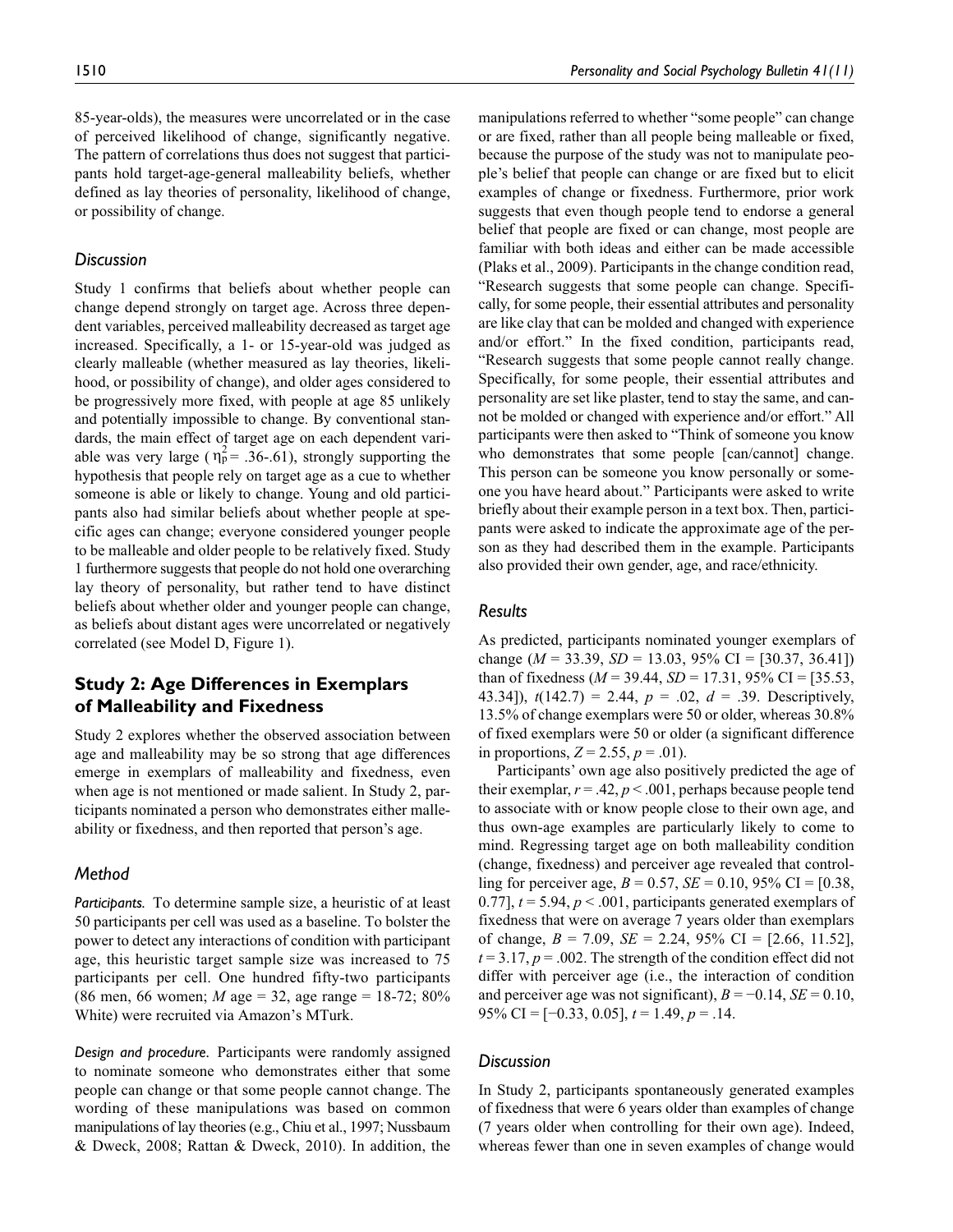qualify as "seniors" (age 50 or older) as defined by the American Association for Retired Persons (AARP), nearly one in three examples of fixedness would qualify as "seniors." Target age thus appears to be so closely linked to perceptions of malleability that even when age is not made explicit or salient, perceivers assume a link between malleability and age.

# **Studies 3a and 3b: Do Self-Perceptions of Malleability Differ With Age?**

Studies 1 and 2 show that perceivers view older people as more fixed than younger people. Does this link extend to selfperceptions? People may use age as a cue to their own malleability, just as they use age to assess others' malleability. For example, both stereotypes of older adults and older adults' self-perceptions assume decreasing control of age-related memory decline (Lineweaver & Hertzog, 1998). However, self-perceptions often differ from perceptions of others for a variety of cognitive and motivational reasons (e.g., Biernat, Manis, & Kobrynowicz, 1997; Brown, 1986; Kruger, 1999). Our aims in Studies 3a and 3b were thus exploratory, and we did not make strong predictions about whether participant age would predict self-perceived malleability.

### *Study 3a*

Study 3a assesses the extent to which a person's age correlates with self-perceived malleability across five attributes. Because it is possible that participant age would only exert effects when salient, we manipulated whether participants completed measures of self-perceived malleability before or after reporting their own age.

#### *Method*

*Participants*. Because MTurk skews toward younger users, we aimed for 500 participants to ensure sufficient representation of older participants. Five hundred participants (298 men, 200 women, 2 did not indicate; *M* age = 33, age range = 18-76; 78% White) were recruited via Amazon's MTurk.

*Measures*. All items measuring malleability beliefs were anchored at 1 = *strongly disagree* and 6 = *strongly agree*. Items were coded so that higher responses indicated a greater belief in change.

*Self lay theories*. Four items from Dweck's (1999) lay theories measure assessed self lay theories, modified as needed so that all attributes were measured with items as similar as possible (e.g., "My [personality] is something very basic about me and can't be changed very much" [reverse-scored]). Specific attributes were personality ( $\alpha$  = .93), intelligence  $(α = .95)$ , memory ability  $(α = .92)$ , racial bias  $(α = .93)$ , and moral character ( $\alpha$  = .93).

*Demographics*. Participants responded to a number of demographic and individual difference measures. Focal demographic variables were gender, age, and race/ethnicity.

*Procedure*. Participants completed the study in one of two randomly assigned participant age salience conditions: participants reported their own age either before (participant age first) or after (participant age last) completing the self lay theories measures. Attribute order was randomized for each participant. Finally, all participants completed demographic measures.

*Results and discussion.* Regressions showed that for no attribute did participant age salience moderate the effect of participant age, interaction  $\beta s = -.07-.10$ ,  $ps = .12-.91$ , so analyses of participant age collapse across participant age salience. Participant age had weak effects overall (see Table 3). Age did not predict perceived malleability of one's own personality, moral character, or racial bias. Older age did predict viewing one's own intelligence as slightly less malleable and one's memory ability as slightly more malleable.

# *Study 3b*

Study 3a suggests that older age does not consistently nor strongly predict seeing oneself as more fixed. However, it is possible that participants implicitly compared themselves with same-age standards when answering the lay theories items (e.g., Biernat & Manis, 1994; Chambers & Windschitl, 2004; Mussweiler, 2003). This could mask an actual impact of age on self-perceptions of malleability. For example, it is possible that 60-year-olds perceive themselves to be similar in malleability to other 60-year-olds, but less malleable than 20-year-olds. In Study 3a, the self-ratings of 60-year-old participants might have been implicitly shaped by their comparisons of themselves with other 60-year-olds, yielding responses that would suggest as much self-perceived malleability as responses from 20-year-olds (who implicitly compared against 20-year-olds). Study 3b addressed this concern. Participants first made malleability judgments about an age-specific target group, with target age manipulated between subjects. Next, they made self-malleability judgments. Finally, they directly rated how their malleability compared with that of the age-specific target group. This last measure is clearly not vulnerable to the age-matched, implicit comparisons that might have affected responses in Study 3a. Also, comparing the ratings on the first two measures controls for this problem as well, producing an indirect assessment of how malleable participants perceive themselves to be relative to an age-specific target group.

#### *Method*

*Participants*. See Study 3a for sample size planning. Four hundred seventy-six participants (261 men, 203 women, 12 did not indicate;  $M$  age = 32, age range = 18-73; 78% White) were recruited via Amazon's MTurk.

*Design, procedure, and measures*. Study 3b had a 5 (Reference group: the average 15-, 30-, 45-, 60-, or 75-year-old; between-subjects)  $\times$  3 (Attribute: personality, intelligence,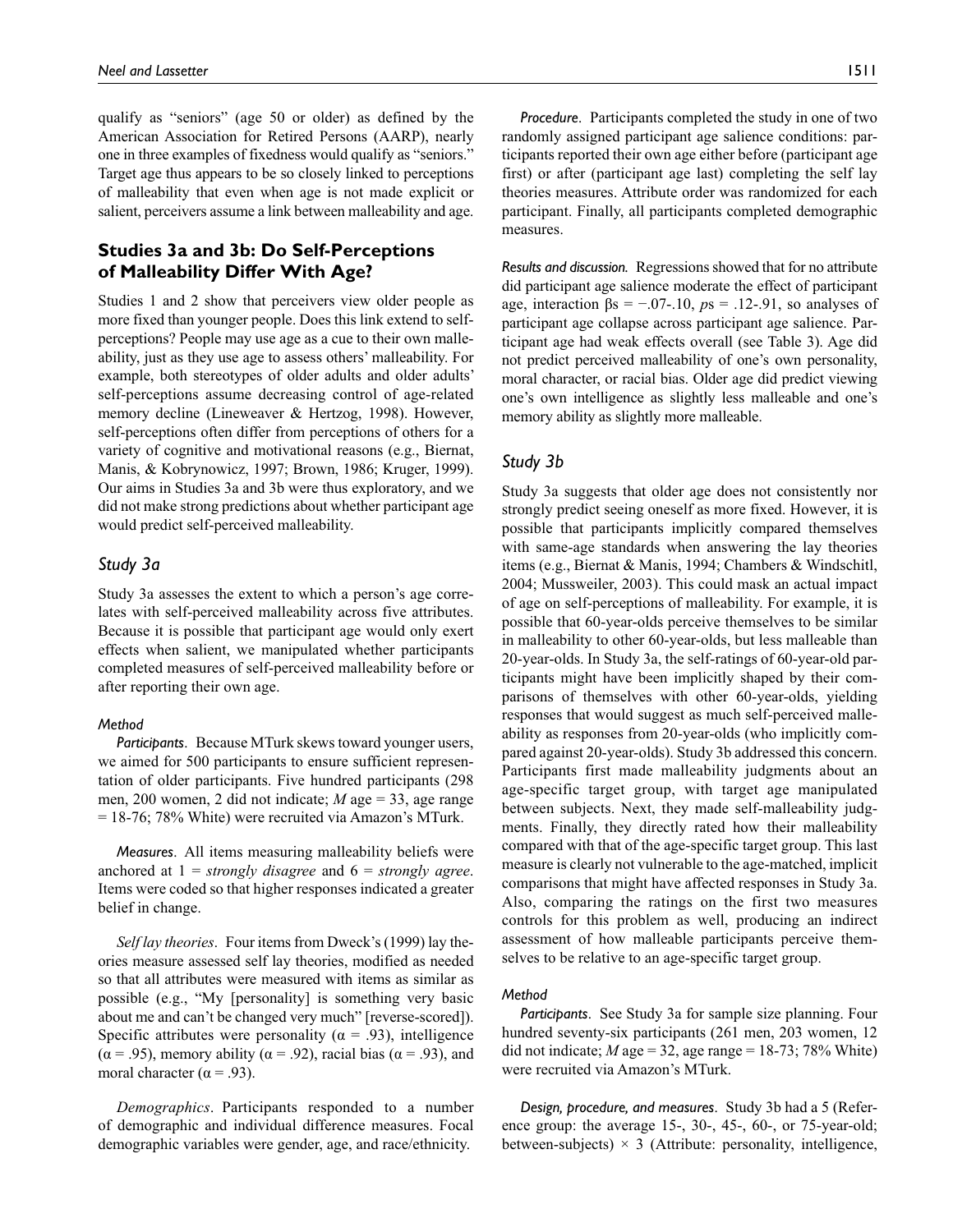|                 | Study 3a          |     |                   |     |     |                                     | Study 3b                               |      |                                      |        |
|-----------------|-------------------|-----|-------------------|-----|-----|-------------------------------------|----------------------------------------|------|--------------------------------------|--------|
|                 | Self lay theories |     | Self lay theories |     |     | Target age-specific<br>lay theories | Indirect comparison of<br>malleability |      | Direct comparison of<br>malleability |        |
| Attribute       |                   | Þ   | r                 | Þ   |     | Þ                                   |                                        | Þ    |                                      | Þ      |
| Personality     | $-.02$            | .67 | $-.08$            | .10 | 0۱. | .90                                 | $-.11$                                 | .02  | $-.12$                               | 0۱.    |
| Intelligence    | $-.10$            | .02 | $-.06$            | 18. | .02 | .72                                 | $-.13$                                 | .005 | $-.23$                               | 5.001  |
| Memory ability  | .09               | .05 | .10               | .03 | .17 | < 001                               | $-.11$                                 | .02  | $-.23$                               | < 0.01 |
| Moral character | $-.04$            | .43 |                   |     |     |                                     |                                        |      |                                      |        |
| Racial bias     | .03               | .56 |                   |     |     |                                     |                                        |      |                                      |        |

**Table 3.** Correlations of Participant Age With Measures of Self-Perceived Malleability, by Attribute, Collapsed Across Reference Group (Target Age) Conditions.

memory ability; within-subjects) design. For each attribute, participants first completed target age-specific lay theories for each attribute with four items modified from Dweck (1999; for example, "At [X] years old, it's possible to substantially change [the kind of person you are]";  $\alpha s = .91$ -.93), and then self lay theories with items identical to those of Study 3a ( $\alpha$ s = .91-.95). After completing those measures for all attributes, participants completed direct comparisons of malleability: For each attribute, participants selected one of three statements (e.g., "My [personality] is MORE malleable than the [personality] of the average [X]-year-old") to indicate whether they see themselves as more (coded 3), less (coded 1), or equally (coded 2) as malleable as the reference target. Finally, participants responded to a number of demographic and individual difference measures. Focal demographic variables were gender, age, and race/ethnicity. As in Study 3a, we counterbalanced whether participant age was asked before or just after the dependent variables; order did not produce significant or consistent effects and is not discussed further.

*Results.* For each attribute, we computed *indirect comparisons of malleability* by subtracting participants' target agespecific lay theories from their self lay theories. This provides an indirect index of how malleable participants consider themselves to be compared with a specific reference group. The assumption of sphericity was violated for all repeatedmeasures analyses, so Greenhouse–Geisser-corrected statistics are reported where applicable.

*Target age-specific lay theories*. We first examined whether this between-subjects study replicates Study 1's withinsubjects finding that older people are considered more fixed, and whether the perceived malleability of intelligence and memory ability are similarly age-dependent. To test this, we conducted a mixed ANOVA with attribute (personality, intelligence, memory ability) as a within-subjects factor and reference group (i.e., target age  $= 15, 30, 45, 60, 75$ ) as a between-subjects factor. The analysis produced a main effect of attribute  $F(1.94, 894.36) = 4.31, p = .01, \eta_p^2 = .01$ . More

importantly, the expected main effect of target age emerged,  $F(4, 460) = 21.93, p < .001, \eta_p^2 = .16$ ; across attribute, older targets were rated as progressively more fixed, *p*s < .001 to .04, except for 45- and 60-year-olds, *p* = .22 (see Table 1). The main effect of target age did not differ by attribute, *F*(7.78,  $894.36$ ) = 1.85,  $p = .07$ ,  $\eta_p^2 = .02$ . Across three attributes and a between-subjects design, these data replicate Study 1's finding that older targets are considered more fixed than younger targets.

#### *Self-perceptions of malleability*

*Self lay theories*. Does older age predict reporting oneself to be more fixed? We first analyzed the correlations between participant age and self lay theories for each attribute (personality, intelligence, memory ability; see Table 3). As in Study 3a, the correlations of participant age and self lay theories across attributes were small in magnitude, and of mixed direction and significance. To examine whether the effect of participant age depended on reference group condition, we conducted a regression in two steps: In the first step, main effects of participant age (centered) and reference group (dummy coded) were entered. In the second step, the interaction of participant age and reference group was entered; to the extent that reference group significantly moderates the effect of participant age on the outcome, we will observe a significant increase in  $R^2$ . The effect of participant age did not depend on reference group condition: The interaction of participant age and reference group produced no significant increase in  $R^2$  for any attribute ( $\Delta R^2 < .02$ ,  $F < 1.4, p > .24$ ).

*Indirect comparisons of malleability*. To answer this study's central question—Does older age predict seeing oneself as more fixed when taking into account reference group effects?—we first examined indirect comparisons of malleability. To some extent, age predicts seeing oneself as less malleable than the reference group one has just considered: Across attributes, the correlations of age with indirect comparisons of malleability were negative and significant, though small in magnitude. These effects were not moderated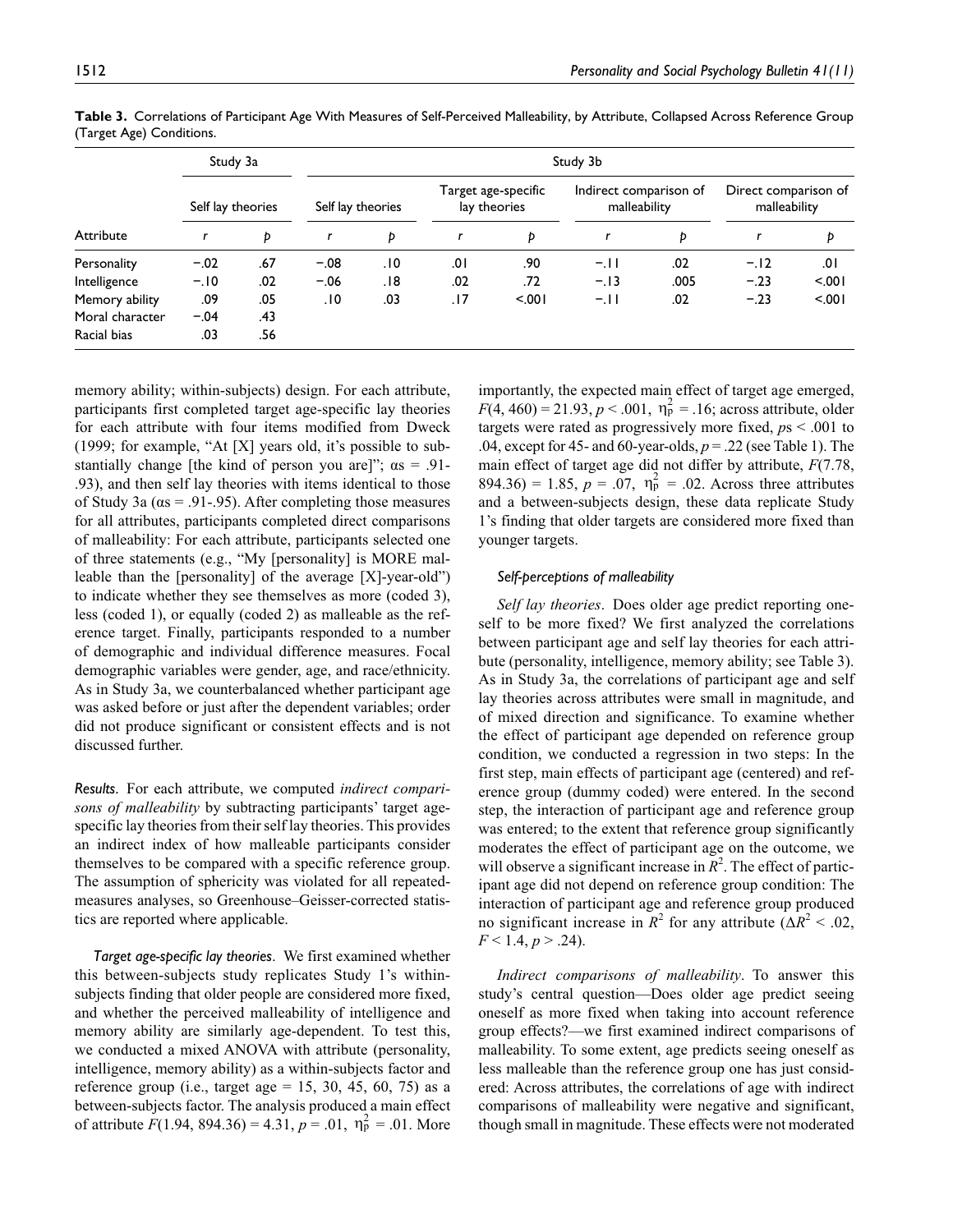|    |                                                             | on Results for Direct Comparisons of Malleability in Study 3b. |         |            |                                                                               |        |         |       |
|----|-------------------------------------------------------------|----------------------------------------------------------------|---------|------------|-------------------------------------------------------------------------------|--------|---------|-------|
|    |                                                             |                                                                |         | Regression |                                                                               |        |         |       |
|    | Estimated reference group age<br>condition mean (intercept) |                                                                |         |            | Simple effect of participant age within reference group age condition (slope) |        |         |       |
|    | <b>SE</b>                                                   | 95% CI                                                         | В       | SE         | 95% CI                                                                        | β      |         | Þ     |
|    | $F(9, 454) = 27.41, p < .001$                               |                                                                |         |            |                                                                               |        |         |       |
|    | 02, $F(4, 454) = 3.48$ , $p = .008$                         |                                                                |         |            |                                                                               |        |         |       |
| Įе | 0.07                                                        | [1.34, 1.60]                                                   | .001    | .006       | $[-.012, .013]$                                                               | .01    | 0.12    | .9۱   |
| 3  | 0.07                                                        | [1.90, 2.16]                                                   | $-.026$ | .006       | $[-.038, -.014]$                                                              | $-.36$ | $-4.29$ | 5.001 |
| 0  | 0.07                                                        | [2.27, 2.53]                                                   | $-.018$ | .006       | $[-.031, -.005]$                                                              | $-.25$ | $-2.81$ | .005  |
|    |                                                             |                                                                |         |            |                                                                               |        |         |       |

|  |  |  |  | Table 4. Regression Results for Direct Comparisons of Malleability in Study 3b. |  |  |  |
|--|--|--|--|---------------------------------------------------------------------------------|--|--|--|
|--|--|--|--|---------------------------------------------------------------------------------|--|--|--|

| Attribute           | B    | <b>SE</b>                                                       | 95% CI       | B       | SE   | 95% CI           | β      | t       | Þ     |
|---------------------|------|-----------------------------------------------------------------|--------------|---------|------|------------------|--------|---------|-------|
| Personality         |      |                                                                 |              |         |      |                  |        |         |       |
|                     |      | Full model $R^2$ = .59, $F(9, 454)$ = 27.41, $p < .001$         |              |         |      |                  |        |         |       |
|                     |      | Interaction $\Delta R^2$ = .02, $F(4, 454)$ = 3.48, $p = .008$  |              |         |      |                  |        |         |       |
| Reference group age |      |                                                                 |              |         |      |                  |        |         |       |
| 15                  | 1.47 | 0.07                                                            | [1.34, 1.60] | .001    | .006 | $[-.012, .013]$  | .01    | 0.12    | .91   |
| 30                  | 2.03 | 0.07                                                            | [1.90, 2.16] | $-.026$ | .006 | $[-.038, -.014]$ | $-.36$ | $-4.29$ | 5.001 |
| 45                  | 2.40 | 0.07                                                            | [2.27, 2.53] | $-.018$ | .006 | $[-.031, -.005]$ | $-.25$ | $-2.81$ | .005  |
| 60                  | 2.56 | 0.07                                                            | [2.44, 2.69] | $-.002$ | .007 | $[-.014, .011]$  | $-.02$ | $-0.23$ | .82   |
| 75                  | 2.67 | 0.06                                                            | [2.54, 2.80] | $-.005$ | .005 | $[-.015, .005]$  | $-.07$ | $-0.95$ | .34   |
| Intelligence        |      |                                                                 |              |         |      |                  |        |         |       |
|                     |      | Full model $R^2$ = .56, $F(9, 454)$ = 22.68, $p < .001$         |              |         |      |                  |        |         |       |
|                     |      | Interaction $\Delta R^2$ = .02, $F(4, 454)$ = 3.79, $p = .005$  |              |         |      |                  |        |         |       |
| Reference group age |      |                                                                 |              |         |      |                  |        |         |       |
| 15                  | 1.67 | 0.06                                                            | [1.54, 1.79] | $-.011$ | .006 | $[-.023, .001]$  | $-.16$ | $-1.72$ | .09   |
| 30                  | 2.19 | 0.06                                                            | [2.07, 2.32] | $-.030$ | .006 | $[-.042, -.019]$ | $-.45$ | $-5.20$ | 5.001 |
| 45                  | 2.46 | 0.06                                                            | [2.34, 2.59] | $-.028$ | .006 | $[-.040, -.016]$ | $-.42$ | $-4.52$ | 5.001 |
| 60                  | 2.57 | 0.06                                                            | [2.44, 2.69] | $-.008$ | .006 | $[-.020, .004]$  | $-.12$ | $-1.29$ | .20   |
| 75                  | 2.60 | 0.06                                                            | [2.48, 2.72] | $-.007$ | .005 | $[-.017, .003]$  | $-11.$ | $-1.41$ | 16.   |
| Memory ability      |      |                                                                 |              |         |      |                  |        |         |       |
|                     |      | Full model $R^2$ = .63, $F(9, 454)$ = 33.01, $p < .001$         |              |         |      |                  |        |         |       |
|                     |      | Interaction $\Delta R^2$ = .05, $F(4, 454)$ = 10.20, $p < .001$ |              |         |      |                  |        |         |       |
| Reference group age |      |                                                                 |              |         |      |                  |        |         |       |
| 15                  | 1.55 | 0.06                                                            | [1.43, 1.68] | $-.018$ | .006 | $[-.030, -.006]$ | $-.25$ | $-2.88$ | .004  |
| 30                  | 2.09 | 0.06                                                            | [1.96, 2.22] | $-.040$ | .006 | $[-.051, -.028]$ | $-.55$ | $-6.70$ | 5.001 |
| 45                  | 2.51 | 0.06                                                            | [2.38, 2.63] | $-.037$ | .006 | $[-.050, -.025]$ | $-.52$ | $-5.97$ | 5.001 |
| 60                  | 2.53 | 0.06                                                            | [2.40, 2.65] | $-.007$ | .006 | $[-.020, .005]$  | $-.10$ | $-1.17$ | .24   |
| 75                  | 2.69 | 0.06                                                            | [2.56, 2.81] | .002    | .005 | $[-.008, .012]$  | .03    | 0.40    | .69   |

*Note.* Participants responded to a 3-point scale anchored at 1 and 3, with higher values indicating greater relative malleability. Full model includes main effects of participant age, reference group age, and their interaction. Interaction ΔR<sup>2</sup> refers to the variance accounted for by the interaction of participant age and reference group age when this interaction is included as a separate step in the regression. Significant simple effects of participant age are bolded. CI = confidence interval.

by reference group condition: The interaction of participant age and reference group produced no significant increase in  $R^2$  for any attribute ( $\Delta R^2 < .01$ ,  $F < 1.3$ ,  $p > .28$ ). Older participants do see themselves as slightly more fixed when indirectly comparing their self-perceptions to perceptions of a reference group, regardless of that reference group's age.

*Direct comparisons of malleability*. Does older age predict explicitly rating oneself as less malleable than a specific reference group? Yes, depending on the age of the reference group. Overall, the correlations of age with direct comparisons of malleability were negative and significant. However, this effect depended on reference group condition, as for all attributes the interaction of participant age and reference group condition was significant (see Table 4). Examining the simple effects of participant age within each reference group reveals that when comparing themselves with 30- or 45-year-olds, older participants rated themselves as more fixed than younger participants rated themselves. Older participants also rated their own memory ability as more fixed than did younger participants when comparing themselves with 15-year-olds. In contrast, participants of all ages saw

themselves as more malleable than 60- or 75-year-olds on all attributes, and more fixed than 15-year-olds on personality and intelligence.

*Discussion.* Study 3b suggests that although older people do not report greater self-perceived fixedness than do younger people on a self lay theories measure, this is likely due to a reference group effect. When self lay theories are indirectly compared with lay theories about a target group, older age predicts slightly lower self-perceived malleability (see Figure 2). When comparing themselves directly with someone who is 30 or 45, the effect of participant age is stronger, with βs ranging from −.25 to −.55 across attributes. These data suggest that just as people in general see older people as more fixed, older people also tend to see themselves as more fixed, although the effect only appears with comparison with specific age groups. Future work should seek to replicate this finding in other samples, explore the downstream consequences of lesser selfperceived malleability with increasing age, and investigate what predicts variability in seeing oneself as fixed or malleable with increasing age.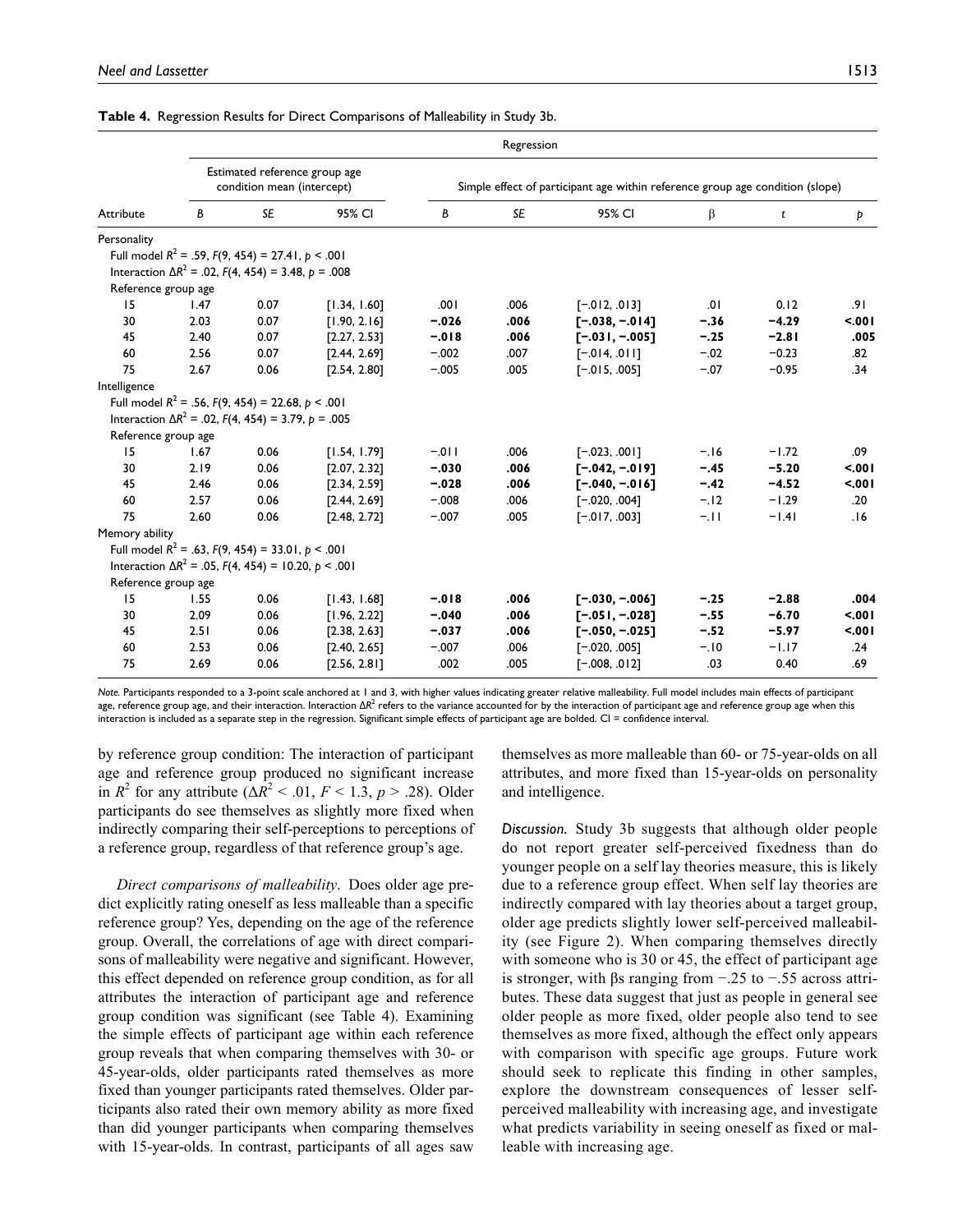

**Figure 2.** Self lay theories of personality by own age and target age-specific lay theories of personality by target age in Study 3b. *Note.* Error bars represent 95% CIs. Target age-specific lay theories values are means for each target condition. Self lay theories values are estimates from linear regression with age as the predictor. Shaded areas indicate values beyond the sample's age range (i.e., there were no 15- or 75-yearold participants in the sample).  $CI =$  confidence interval.

# **Studies 4a and 4b: Support for Learning-Based Senior Services**

Many social policies hinge on the premise that people can change. For example, it is not uncommon for U.S. states to finance seniors' (often defined as people over 50) continued learning and development. These services can provide growth opportunities and the possibility of gaining skills that could help older people to stay in or reenter the workforce. Yet variability in lay beliefs regarding seniors may critically predict support for such programs: Those who believe people 50 and older are fixed may exhibit lesser support, because if older people cannot learn and improve their intelligence, then supporting seniors' learning-based programs may be considered a waste of valuable state resources. In contrast, those who believe people 50 and older can learn and improve their intelligence may view learning-based programs as a worthwhile investment.

Studies 4a and 4b build on Studies 1 to 3b by examining the unique predictive value of target age-specific lay theories in the realm of policy support. Both studies test the prediction that lay theories of 55-year-olds positively correlate with support for learning-based senior services, whereas lay theories of 25-year-olds do not—thereby testing whether malleability beliefs about targets of a specific age, not just any age, predict supporting policies that would benefit that age group. In addition, because learning-based programs may be perceived as drawing more directly on intellectual capacities than on general personality characteristics, it is possible that lay theories of 55-year-olds' intelligence would more strongly predict support for learning-based senior services than would lay theories of 55-year-olds' personality. To be able to rule out the possibility that people with malleable lay

theories of 55-year-olds are simply more supportive of senior services in general, support for four nonlearning-based senior services was also measured. Study 4b also tests whether target age-specific lay theories predict support for learning-based senior services better than a general (nontarget-specific) measure of lay theories.

### *Method*

#### *Participants*

*Study 4a*. To determine sample size, a heuristic of at least 100 participants for a correlational study was used. One hundred participants (64 men, 32 women, 4 did not indicate;  $M$  age = 31, age range = 18-59; 78% White) were recruited via Amazon's MTurk.

*Study 4b*. To ensure sufficient power to detect whether target age-specific lay theories better predict support for learning-based senior services than do general lay theories, we used G\*Power to estimate the sample size required to detect with 95% power the difference between two dependent small-to-moderate correlations (*r*s of .3 and .1) whose predictors correlated at  $r = 0.6$ . This analysis suggested 245 participants. Two hundred forty-nine participants (104 men, 142 women, 3 did not indicate;  $M$  age = 36, age range = 19-74; 81% White) were recruited via Amazon's MTurk.

*Measures.* Studies' measures were identical except for the addition of general lay theories measures in Study 4b.

*Support for senior services*. Participants indicated the extent to which states should prioritize six senior services, anchored at 1 = *very LOW priority* and 7 = *very HIGH priority*. Item order was randomized for each participant. Two items measured participants' support of learning-based senior services ("job skills training for unemployed seniors looking for work," "continuing education programs for seniors,"  $\alpha s = .74$  and .71). These were the focal items of the study. Four additional items measured participants' support of other senior services (e.g., "disease prevention and health promotion,"  $\alpha s = .73$  and .73).

*General lay theories*. In Study 4b only, six items each measured lay theories of intelligence and personality (e.g., "Everyone, no matter who they are, has the potential to significantly change their [intelligence],"  $\alpha$ s = .93-.94).

*Target age-specific lay theories*. Six items each measured target age-specific lay theories of intelligence and personality in reference to 55- and 25-year-olds ( $\alpha$ s = .94-.95).

*Demographics*. For both studies, participants' gender, race/ethnicity, and age were measured.

*Procedure.* In both studies, participants first read, "States often provide services to seniors (people age 50 or older).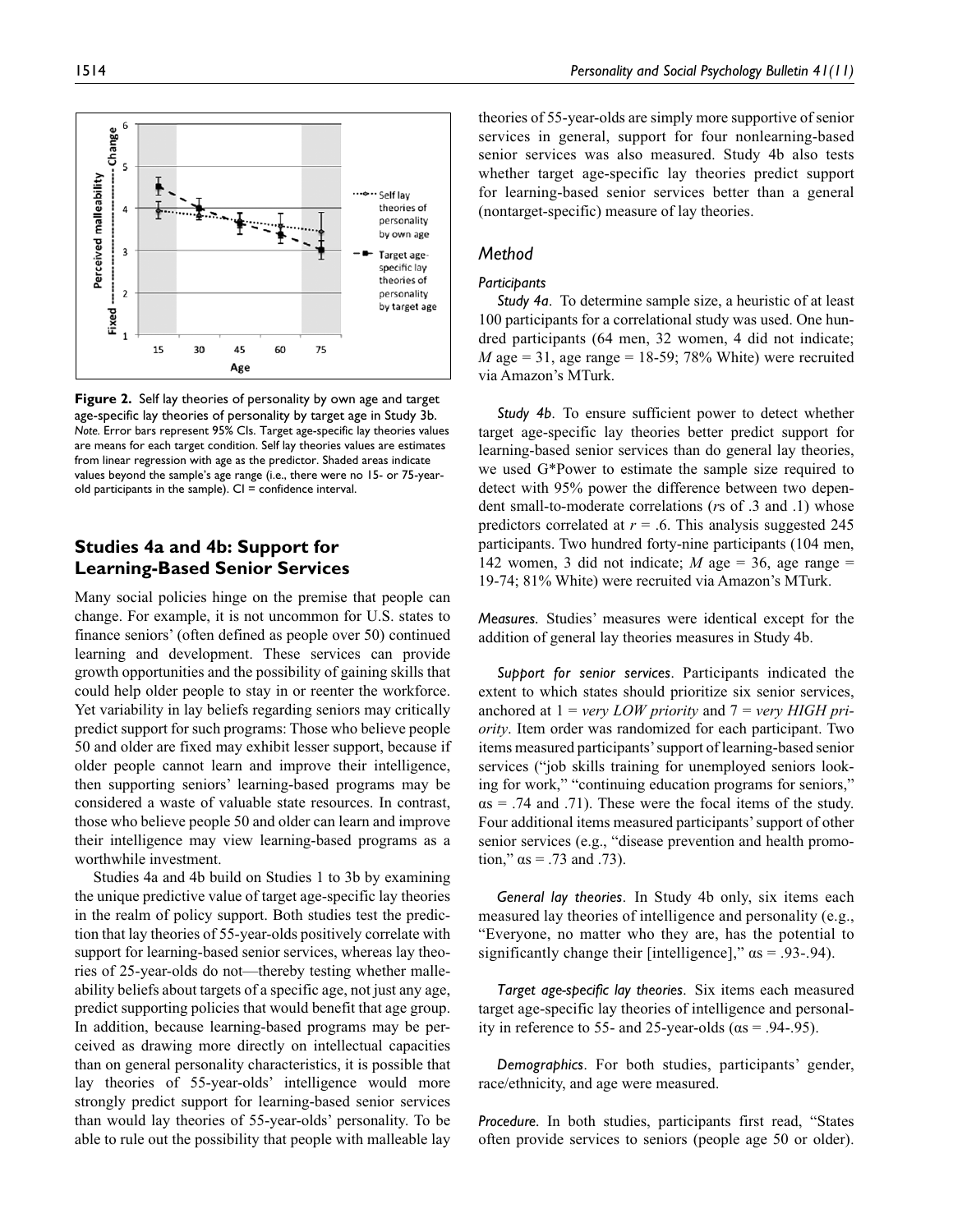When facing a limited budget for senior services, states may need to prioritize which services receive funding." Participants in both studies then completed the measure of support for senior services. Participants in Study 4b only next completed general measures of lay theories of intelligence and personality. Then in both studies, participants completed measures of lay theories of both 55- and 25-year-olds' intelligence, lay theories of both 55- and 25-year-olds' personality, and demographic items.

### *Results*

The central prediction of Studies 4a and 4b was that beliefs that older, but not younger, people can change (particularly their intelligence, and possibly also their personality) would predict support for learning-based senior services, but not other kinds of senior services. See Table 5 for means, *SD*s, 95% CIs, and correlations between variables.

*Support for learning-based senior services.* As predicted, lay theories of 55-year-olds' intelligence positively predicted support for learning-based senior services in both studies. In correlations, lay theories of 25-year-olds' intelligence predicted support for learning-based senior services only to a small extent, suggesting that the effect of lay theories of 55-year-olds' intelligence may not be due to a target-general belief that intelligence can change. Indeed, when regressing support for learning-based senior services onto lay theories of both 55- and 25-year-olds' intelligence, and thus controlling for lay theories of 25-year-olds' intelligence, lay theories of 55-year-olds' intelligence still significantly predicted support for learning-based senior services, Study 4a: *B* = 0.59, *SE* = 0.15, 95% CI = [0.29, 0.89], *t* = 3.93, *p* < .001; Study 4b: *B* = 0.58, *SE* = 0.13, 95% CI = [0.32, 0.83], *t* = 4.49, *p* < .001. Furthermore, when general lay theories were directly assessed in Study 4b, general lay theories of intelligence and personality did not predict support for learning-based senior services, and general lay theories were significantly weaker predictors of support for learning-based senior services than were lay theories of 55-year-olds  $(Zs > 3.20, ps < .002)$ . In Study 4a, lay theories of 55- or 25-year-olds' personality did not correlate with support for learning-based senior services. In Study 4b, lay theories of 55-year-olds' personality and 25-year-olds' personality did predict support for learningbased senior services, but neither predictor remained significant when controlling for the effect of lay theories of 55-year-olds' intelligence in a regression (*p*s > .5). In neither study did perceiver age predict support for learning-based senior services.

*Support for other senior services.* Unexpectedly, lay theories of 55-year-olds' intelligence also predicted support for other, nonlearning-based senior services. Support for nonlearningbased senior services was predicted neither by lay theories of 25-year-olds' intelligence nor by lay theories of 55-year-olds' personality. In Study 4b only, support for these services was also predicted by lay theories of 25-year-olds' personality. Perceiver age predicted support for nonlearningbased senior services in both studies.

It is possible that the unexpected relationship of lay theories of 55-year-olds' intelligence to support for other senior services is due to common variance with support for learning-based services. To parse whether support for other senior services was uniquely related to lay theories of 55-year-olds' intelligence, a regression was used to predict support for other senior services from learning-based senior services, and the residuals were saved. The partial correlation between lay theories of 55-year-olds' intelligence and the residuals for other senior services was no longer significant: Study 4a  $r_p = -.07$ ,  $p = .52$ ; Study 4b  $r_p = .09$ ,  $p = .18$ . In contrast, conducting the complementary analysis on support for learning-based services residuals revealed that lay theories of 55-year-olds' intelligence continued to predict learningbased services when controlling for other services: Study 4a  $r_p = .31, p < .001$ ; Study 4b  $r_p = .22, p < .001$ .

# *Discussion*

Studies 4a and 4b demonstrate that target age-specific lay theories have policy implications as support for learningbased senior services depends on the belief that older adults' intelligence can change. Moreover, this effect was target agespecific: Lay theories of 55-year-olds' (but not 25-year-olds') intelligence predicted support for learning-based services. The effect was also attribute-specific: Lay theories of 55-year-olds' personality did not predict support for these services beyond lay theories of 55-year-olds' intelligence. And finally, the evidence suggests that believing 55-yearolds' intelligence can change does not simply lead one to support all policies for seniors, but only those predicated on learning: When examining the variance unique to learningbased and to other (e.g., health) services, only learning-based services were significantly predicted by lay theories of 55-year-olds' intelligence. In contrast, general measures of lay theories of intelligence and personality, which did not specify age, did not predict support for learning-based senior services.

Interestingly, whereas older participants more strongly supported the nonlearning-based senior services than did younger participants—possibly reflecting self-interest, as older participants would be more likely to benefit from these services in the near future—older participants' support of learning-based services was no different from younger participants' support. This suggests that seniors' target age-specific lay theories may exert a more powerful effect on support for education and job training programs than does their eligibility to participate in such programs.

Study 5 builds on these findings to explore the implications of target age-specific lay theories in another policy realm: drug treatment.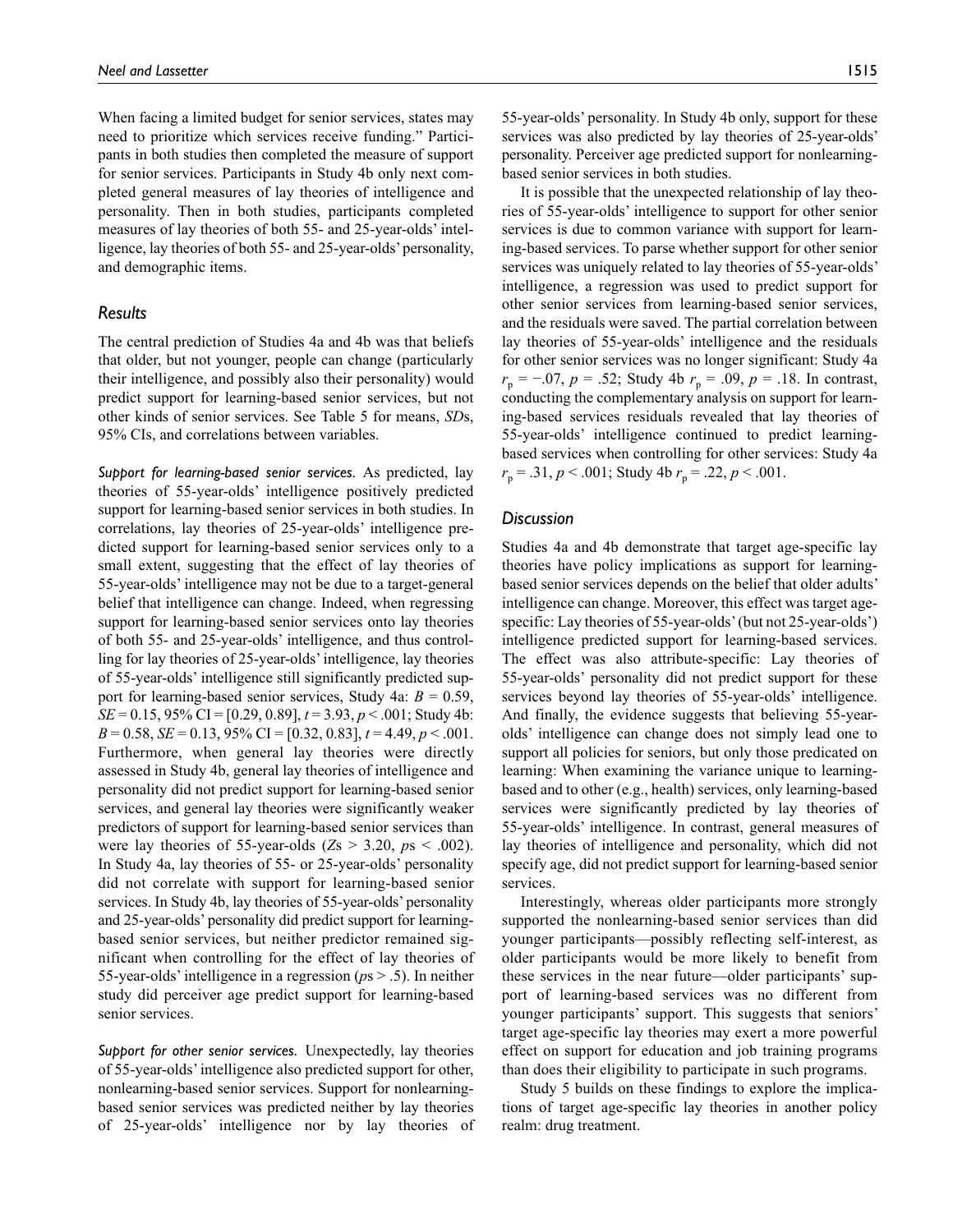|                         |       |                |                |                                  |                                                |                                                                                                                                                                                                                                             |                     |   | Correlation                                                                                                                |                      |                |                |
|-------------------------|-------|----------------|----------------|----------------------------------|------------------------------------------------|---------------------------------------------------------------------------------------------------------------------------------------------------------------------------------------------------------------------------------------------|---------------------|---|----------------------------------------------------------------------------------------------------------------------------|----------------------|----------------|----------------|
|                         | ξ     | SD             | 2              | 95% CI                           | Learning-based                                 |                                                                                                                                                                                                                                             | Other Intelligence  |   | Personality Intelligence-55                                                                                                | Intelligence-25      | Personality-55 | Personality-25 |
| Study 4a                |       |                |                |                                  |                                                |                                                                                                                                                                                                                                             |                     |   |                                                                                                                            |                      |                |                |
| Type of senior service  |       |                |                |                                  |                                                |                                                                                                                                                                                                                                             |                     |   |                                                                                                                            |                      |                |                |
| Learning-based          | 3.79  | $\frac{40}{1}$ | $\overline{8}$ | [3.51, 4.06]                     |                                                |                                                                                                                                                                                                                                             |                     |   |                                                                                                                            |                      |                |                |
| Other                   | 5.66  | 0.96           | $\overline{8}$ | [5.47, 5.85]                     | $30^{**}$                                      |                                                                                                                                                                                                                                             |                     |   |                                                                                                                            |                      |                |                |
| Age-specific lay theory |       |                |                |                                  |                                                |                                                                                                                                                                                                                                             |                     |   |                                                                                                                            |                      |                |                |
| Intelligence-55         | 3.68  | $\frac{1}{2}$  | $\overline{8}$ | [3.46, 3.9]                      |                                                |                                                                                                                                                                                                                                             |                     |   |                                                                                                                            |                      |                |                |
| Intelligence-25         | 4.53  | $\frac{4}{1}$  | 98             | [4.30, 4.76]                     | **<br>\$;<br>9; 9; 9; 9; 9;                    | $\begin{array}{c} \stackrel{*}{\diamond} \\ \stackrel{*}{\diamond} \\ \stackrel{*}{\diamond} \\ \stackrel{*}{\diamond} \\ \stackrel{*}{\diamond} \\ \stackrel{*}{\diamond} \\ \stackrel{*}{\diamond} \\ \stackrel{*}{\diamond} \end{array}$ |                     |   |                                                                                                                            |                      |                |                |
| Personality-55          | 3.67  | $\frac{1}{2}$  | 57             | [3.44, 3.91]                     |                                                |                                                                                                                                                                                                                                             |                     |   |                                                                                                                            |                      |                |                |
| Personality-25          | 4.59  | $-0.1$         | æ              | [4.37, 4.8]                      |                                                |                                                                                                                                                                                                                                             |                     |   |                                                                                                                            |                      |                |                |
| Participant age         | 31.38 | 9.91           | 96             | [29.4, 33.4]                     |                                                |                                                                                                                                                                                                                                             |                     |   |                                                                                                                            | $-55***$<br>$-52***$ | $-14$<br>$-14$ | S              |
| Study 4b                |       |                |                |                                  |                                                |                                                                                                                                                                                                                                             |                     |   |                                                                                                                            |                      |                |                |
| Type of senior service  |       |                |                |                                  |                                                |                                                                                                                                                                                                                                             |                     |   |                                                                                                                            |                      |                |                |
| Learning-based          | 4.18  | $\frac{42}{5}$ | 248            | [4.01, 4.36]                     |                                                |                                                                                                                                                                                                                                             |                     |   |                                                                                                                            |                      |                |                |
| Other                   | 5.83  | 0.89           | 248            | [5.72, 5.95]                     | $.28***$                                       |                                                                                                                                                                                                                                             |                     |   |                                                                                                                            |                      |                |                |
| General lay theory      |       |                |                |                                  |                                                |                                                                                                                                                                                                                                             |                     |   |                                                                                                                            |                      |                |                |
| Intelligence            | 3.84  | $\frac{1}{2}$  | 248            | [3.69, 3.98]                     | Lo.                                            |                                                                                                                                                                                                                                             |                     |   |                                                                                                                            |                      |                |                |
| Personality             | 3.92  | 0.08           | 247            | [3.79, 4.06]                     | ζÓ.                                            | $\stackrel{*}{\sim}$ $=$                                                                                                                                                                                                                    | $68***$             |   |                                                                                                                            |                      |                |                |
| Age-specific lay theory |       |                |                |                                  |                                                |                                                                                                                                                                                                                                             |                     |   |                                                                                                                            |                      |                |                |
| Intelligence-55         |       | $\frac{1}{2}$  | 247            | [3.40, 3.70]                     |                                                |                                                                                                                                                                                                                                             |                     |   |                                                                                                                            |                      |                |                |
| Intelligence-25         | 3.99  | $\frac{8}{1}$  | 246            |                                  |                                                |                                                                                                                                                                                                                                             |                     |   |                                                                                                                            |                      |                |                |
| Personality-55          | 3.55  | $\frac{1}{2}$  | 246            | $[3.84, 4.14]$<br>$[3.41, 3.70]$ |                                                |                                                                                                                                                                                                                                             |                     |   |                                                                                                                            |                      |                |                |
| Personality-25          | 4.12  | $\frac{1}{2}$  | 246            |                                  | **<br>2° <u>*</u> * 2° <u>*</u><br>2° 2° 2° 30 | $\stackrel{*}{\sim} = 5 \stackrel{*}{\sim}$                                                                                                                                                                                                 | * * * *<br>83.88.99 |   | $\begin{array}{c} 2^{3} \frac{1}{2} \\ 2^{3} \frac{1}{2} \\ 3^{2} \frac{1}{2} \\ 4^{3} \frac{1}{2} \\ 5^{2} \end{array} =$ | ***16.<br>74***      | $.72***$       |                |
| Participant age         | 36.49 | 12.50          | 246            | $[3.99, 4.26]$<br>$[34.9, 38.1]$ |                                                | $\sum_{i=1}^{n}$                                                                                                                                                                                                                            | $\overline{c}$      | 8 |                                                                                                                            | ෪.                   | $\frac{1}{2}$  | g              |
|                         |       |                |                |                                  |                                                |                                                                                                                                                                                                                                             |                     |   |                                                                                                                            |                      |                |                |

Table 5. Means, SDs, 95% Cls, and Correlations of Variables in Studies 4a and 4b. **Table 5.** Means, *SD*s, 95% CIs, and Correlations of Variables in Studies 4a and 4b.

*Note.* CI = confidence interval. Note. CI = confidence interval.<br>  $*_{p} < .05$ .  $**_{p} < .01$ .  $***_{p} < .001$ *p* < .05. \*\**p* < .01. \*\*\**p* < .001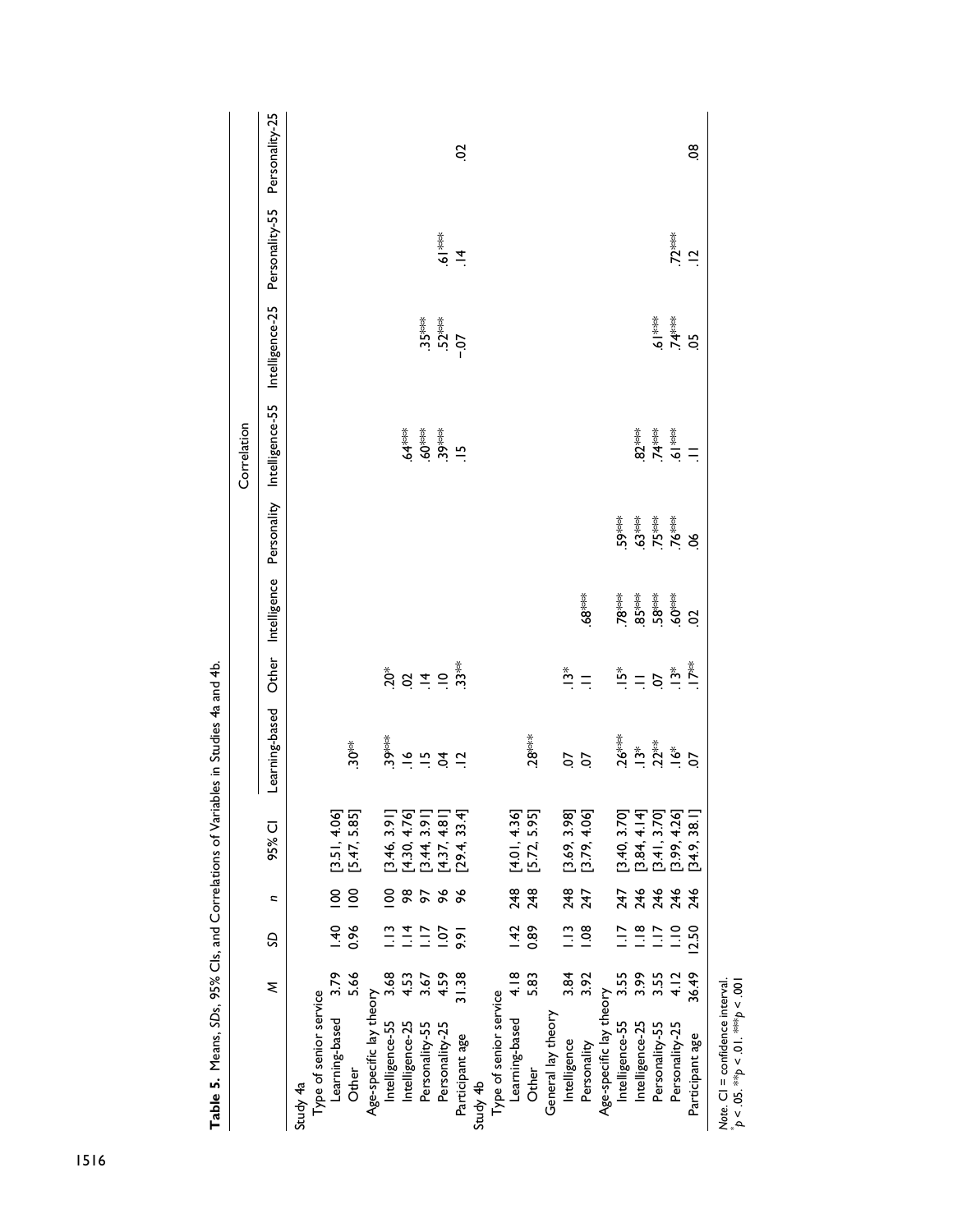# **Study 5: Treatment Recommendation for Older and Younger Drug Users**

Lay theories can be consequential for how we choose to treat people who engage in illegal or unhealthy behavior. For example, people who believe moral character is fixed are less likely to view rehabilitation as a primary function of imprisonment (Gervey, Chiu, Hong, & Dweck, 1999). Courts, in particular, make many decisions about rehabilitating criminals, including deciding whether those who are found guilty of drug possession should be recommended for drug treatment as part of their sentence. The perceived utility of such a treatment program may be contingent on the perception that a drug user can, indeed, change. Target age-specific lay theories suggest that older drug users will be considered more fixed, and thus poorer candidates for drug treatment, than will younger drug users. Study 5 thus examined whether younger drug users are recommended more strongly for treatment than older drug users, and tested whether target age-specific lay theories mediate this difference.

The current study measured beliefs that the target can change both their drug use and their personality. As in Studies 4a and 4b, where target age-specific lay theories of a particular attribute (intelligence) accounted for variability in support for senior services, it may be that target age-specific lay theories about the malleability of a specific attribute (i.e., drug use) account for target age differences in treatment recommendation. Alternatively, if older people's personalities are considered to be fixed and treatment success is believed to be contingent on changing one's character at a more fundamental level, then target age-specific lay theories of personality would account for target age differences in treatment recommendation. Mediation analyses tested both these possibilities.

# *Method*

*Participants.* To err on the side of sufficient power to conduct mediation analyses, a heuristic target sample size of 100 participants per cell was used. Two hundred two participants (120 men, 80 women, 2 did not indicate;  $M$  age = 31, age range = 18-74; 68% White) were recruited via Amazon's MTurk.

### *Measures*

*Drug treatment recommendation*. After reading the scenario described below, in which the target is described as a heroin user convicted of possessing controlled substances, participants indicated whether the judge should recommend the target for a treatment program on a scale from  $1 =$ *definitely should NOT recommend* to 7 = *definitely SHOULD recommend*.

*Anticipated treatment success*. Two items measured the anticipated success of the treatment program ("If John enters the treatment program, what is the likelihood that [the program will help him to control his addiction/he will quit using heroin],"  $\alpha$  = .89) on a scale from 1 = *definitely will NOT*  *help/definitely will NOT quit using heroin* to 7 = *definitely WILL help/definitely WILL quit using heroin.*

*Lay theories of the target's drug use and personality*. Six items each were adapted from the lay theories of personality measure in Study 1 to assess participants' beliefs that John can change his drug use (e.g., "John's drug use is something very basic about him and it can't be changed very much," [reverse-scored],  $\alpha = .91$ ) and his personality (e.g., "John has the potential to significantly change his basic characteristics,"  $\alpha$  = .91).

*Design and procedure.* Participants were randomly assigned to read about either a younger (20 years old) or older (50 years old) drug user. Participants read,

John is [20/50] years old and addicted to heroin. John was arrested and tried for possession of a controlled substance, and was found guilty. John is going to be sentenced to a year of prison. In addition, the judge has to decide whether or not to recommend treatment for John's addiction while he serves part of his sentence. The drug treatment program works for some heroin users, but not others. The treatment is expensive and will cost the state thousands of dollars, so the judge wants to recommend such treatment only to people who are sufficiently likely to succeed in the program and quit using heroin.

Participants then responded to the measures of their recommendation of the drug treatment program, anticipated treatment success, and lay theories of the target's drug use and his personality. Participants were then asked to estimate for how long the target had been using heroin, in months and years. Participants also reported their gender, race/ethnicity, and age.

# *Results*

The *t* tests were used to assess the effect of target age on the dependent variables. Where Levene's test for equality of variances revealed unequal variances between target age groups, the corrected degrees of freedom were used.

*Drug treatment recommendation and anticipated success.* Drug treatment was recommended more for the younger  $(M = 5.59, SD = 1.17, 95\% \text{ CI} = [5.36, 5.82])$  than for the older ( $M = 4.99$ ,  $SD = 1.81$ ,  $95\%$  CI = [4.63, 5.35]) target,  $t(169.3) = 2.79$ ,  $p = .006$ ,  $d = .39$ , 95% CI of the difference  $=[0.17, 1.02]$ , and was anticipated to be more successful for the younger ( $M = 4.60$ ,  $SD = 0.99$ ,  $95\%$  CI = [4.41, 4.80]) than for the older  $(M = 4.11, SD = 1.11, 95\%$  $CI = [3.89, 4.33]$  target,  $t(199) = 3.31$ ,  $p = .001$ ,  $d = .47$ , 95% CI of the difference  $= [0.20, 0.78]$ .

*Lay theories.* The younger target's drug use was considered more malleable (*M* = 4.93, *SD* = 0.82, 95% CI = [4.77, 5.09]) than that of the older target ( $M = 4.27$ ,  $SD = 0.96$ ,  $95\%$  $CI = [4.07, 4.46]$ ,  $t(199) = 5.27$ ,  $p < .001$ ,  $d = .74$ , 95% CI of the difference  $= [0.42, 0.91]$ . Consistent with Studies 1 to 3,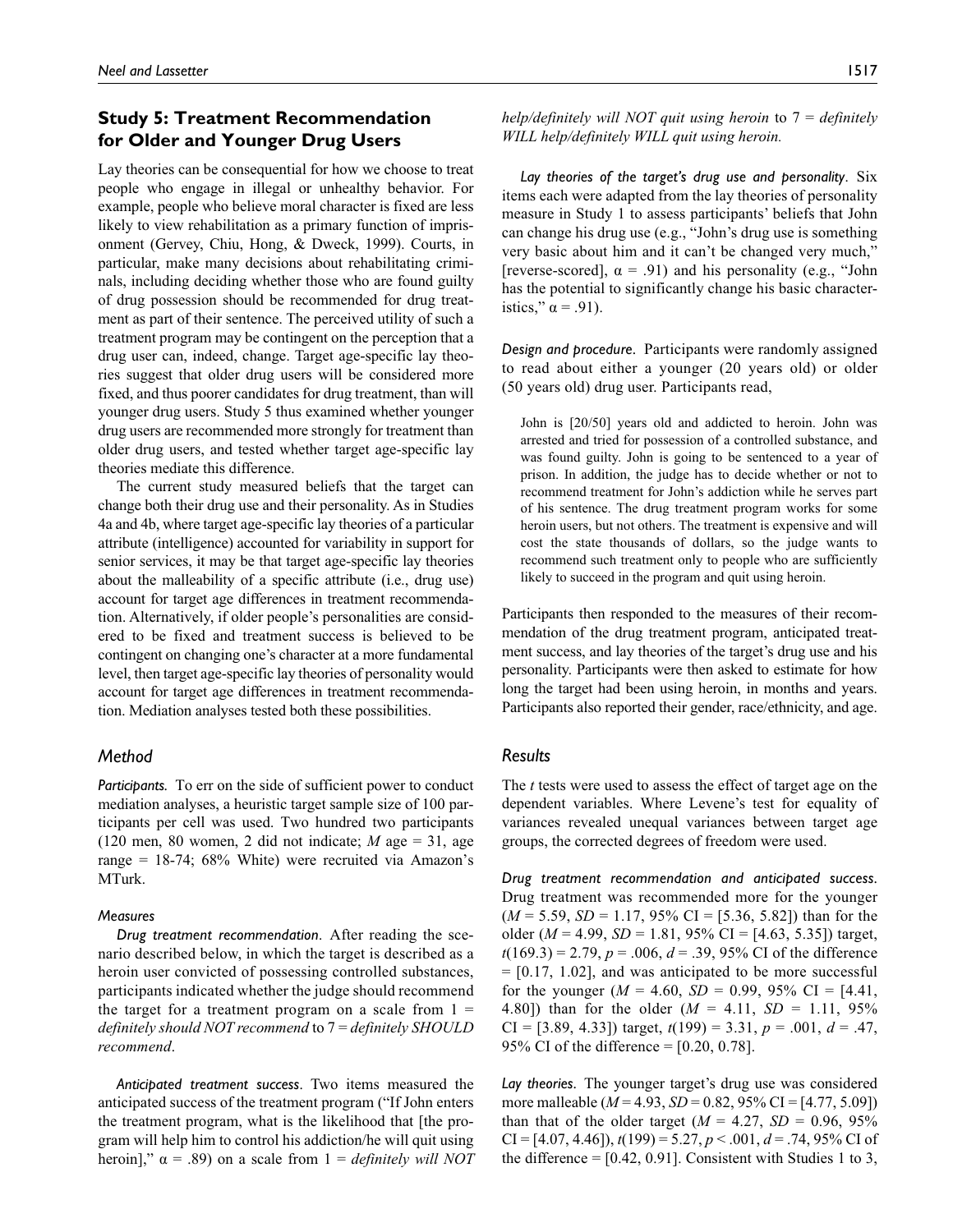the younger target's personality was also considered more malleable (*M* = 4.27, *SD* = 0.92, 95% CI = [4.08, 4.45]) than that of the older target ( $M = 3.85$ ,  $SD = 0.97$ ,  $95\%$  CI = [3.66, 4.05]), *t*(197) = 3.07, *p* = .002, *d* = .44, 95% CI of the difference =  $[0.15, 0.67]$ .

*Do lay theories account for the effect of target age on treatment recommendation and anticipated success? To test whether lay theories of the target's drug use and/or personality mediated the effects of target age on treatment recommendation and anticipated success, multiple regression was used in conjunction with bootstrapping procedures.* The analysis used the PROCESS macro developed by Hayes (2013) and estimated the indirect effect for lay theories of the target's drug use and personality. Specifically, PROCESS Model 4 (Hayes, 2013) in SPSS tested a parallel model of both lay theories of the target's personality and lay theories of the target's drug use as mediators, using 1,000 bootstrapped samples (with replacement) to estimate bias-corrected 95% CIs of the indirect paths. This model thus estimated the extent to which lay theories of personality and drug use each independently mediated the effect of target age on treatment recommendation and anticipated success.

*Drug treatment recommendation*. Results are consistent with the hypothesis that the relationship between target age and drug treatment recommendation was mediated by lay theories of the target's drug use and personality (see Figure 3). The indirect effect of lay theories of the target's personality was estimated at  $B = -0.11$ ,  $SE = 0.06$ , 95%  $CI = [-0.27, -0.02]$ , and the indirect effect of lay theories of the target's drug use was estimated at  $B = -0.48$ ,  $SE = 0.14$ , 95%  $CI = [-0.79, -0.27]$ . The direct effect of target age on treatment recommendation was no longer different from zero,  $B = 0.03$ ,  $SE = 0.20$ ,  $95\%$  CI = [-0.36, 0.41].

*Anticipated treatment success*. Results are consistent with the hypothesis that the relationship between target age and predicted success of treatment was mediated by lay theories of the target's personality and drug use (see Figure 3). The indirect effect of belief that the target's personality can change was estimated at  $B = -0.09$ ,  $SE = 0.05$ , 95%  $CI = [-0.22, -0.02]$ , and the indirect effect of belief that the target's drug use can change was estimated at  $B = -0.18$ , *SE* = 0.08, 95% CI =  $[-0.37, -0.05]$ . The direct effect of target age on anticipated success was no longer different from zero,  $B = -0.21$ ,  $SE = 0.15$ ,  $95\%$  CI = [-0.50, 0.08].

*Perceiver age.* Older participants were slightly less likely to believe that the treatment would be successful,  $r = -0.14$ , *p* = .05, or that the target could change,  $r = −.14$ ,  $p = .05$ . There were no effects of perceiver age on drug treatment recommendation or beliefs that the target can change his drug use, *r*s = −.04, *p*s > .55. Perceiver age did not moderate the effects of target age, beliefs that the target can change his drug use, or belief that the target can change his personality,

for either treatment recommendation or anticipated success of treatment, *B*s < 0.012, *p*s > .26.

# *Discussion*

Study 5 shows that people are more likely to recommend treatment for a younger than an older drug user, and suggests that target age-specific lay theories mediate this agedependent difference. Thus, many people who believe young adults should be given drug treatment may nonetheless view such programs as relatively wasted on older adults. And, if those who decide eligibility for treatment programs or who administer such programs likewise hold target agespecific beliefs about drug users' malleability, older drug users may find themselves with less access to such programs, and with less encouragement and support once within those programs. Indeed, to the extent that older people see themselves as more fixed (as Studies 3a and 3b suggest), older drug users may be less likely to seek out treatment or to anticipate that it would be successful.

Could the perception that older drug users cannot change simply be due to an assumption that older users have been using drugs for a longer period of time than have younger users? Additional analyses show that this is not the case: Although the older target was estimated to have been using drugs for a longer period of time, this does not account for the age differences in beliefs about change, in treatment recommendation, or in anticipated treatment success. This recalls the finding from Study 1 that people consider it less *possible* for older people to change than younger people, even when the right circumstances and effort are present; older people may be considered essentially more fixed than younger people, whatever the external circumstances.

Studies 4a, 4b, and 5 demonstrated target age-specific lay theories' role in policy endorsement. A separate question is whether such policies will be effective, and the answer will rely to some extent on actual (not perceived) malleability. Future work may explore the extent to which target agespecific lay theories track actual malleability, and with what implications for policy effectiveness.

# **General Discussion**

Across seven studies, target malleability and age were tightly linked. Study 1 showed that people do not necessarily hold a single belief that personality can or cannot change, but rather hold separate theories of whether older and younger people can change (see Model D in Figure 1). In Study 2, people spontaneously generated older exemplars when asked about the fixedness (vs. malleability) of personality, suggesting that people may hold differently aged prototypes of fixedness and malleability. Studies 3a and 3b show via comparative assessments that older people do have somewhat more fixed self-perceptions than do younger people. The final three studies explored several implications of lay theories' target age-specificity for social programs and policies. In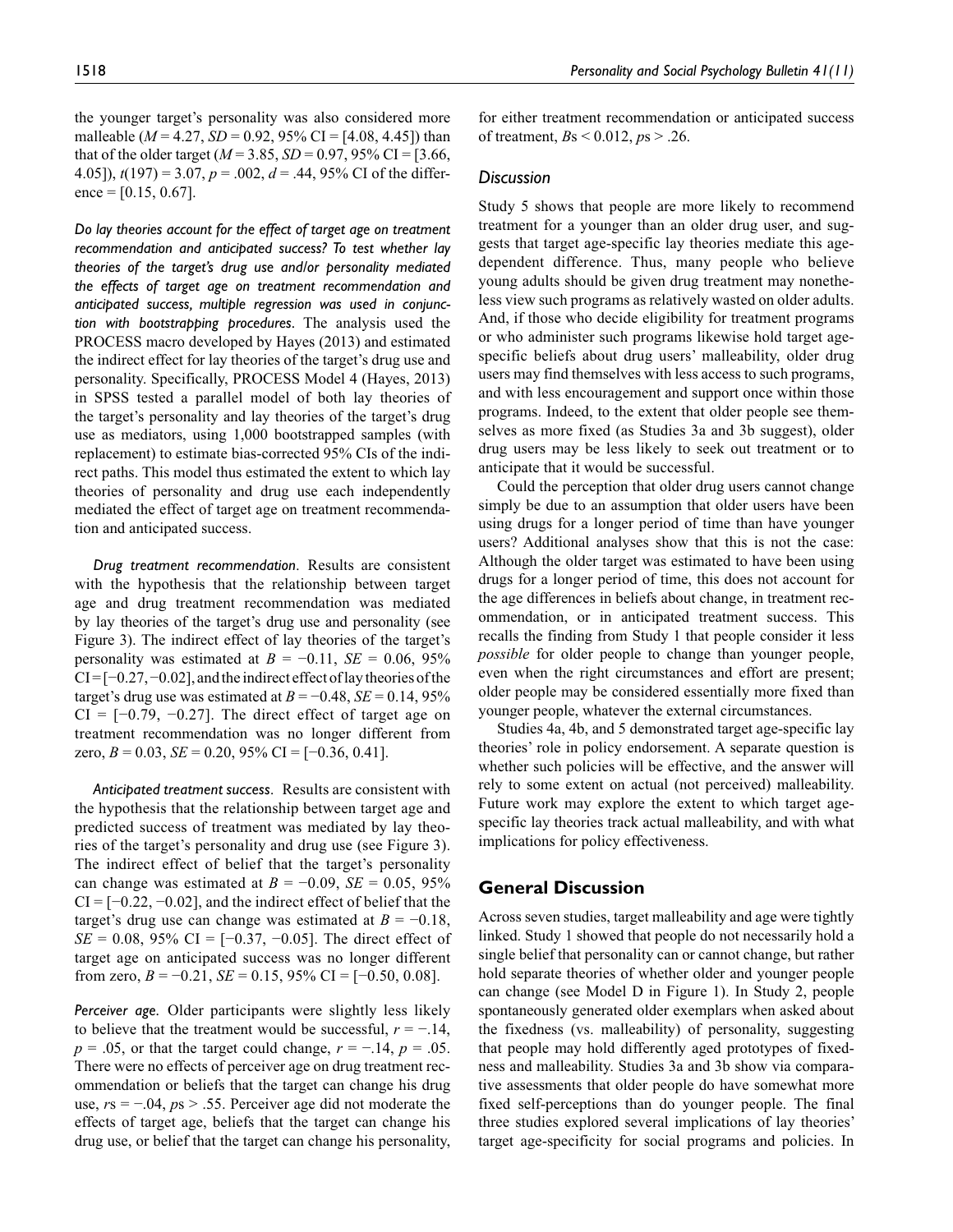

**Figure 3.** Standardized regression coefficients for the effect of target age on treatment recommendation and anticipated treatment success in Study 5, as mediated by lay theories of the target's personality and drug use.  $*_{p}$  < .05.  $*_{p}$  < .01.  $*_{p}$  < .001.

Studies 4a and 4b, lay theories of 55-year-olds' intelligence—but not 25-year-olds' intelligence nor general lay theories—predicted support for learning-based senior services. In Study 5, participants were less likely to recommend treatment for an older drug user than a younger one, and anticipated that such treatment would be less successful. This target age difference was mediated by beliefs that both the older user's personality and his drug use were more fixed than those of the younger drug user.

Looking across studies, the effect of target age on malleability beliefs is consistent and clear, with older targets viewed as more fixed than younger targets. Notwithstanding these strong mean differences by target age, perceivers also exhibit individual differences in their target age-specific lay theories, and these individual differences are independent across target ages: In Study 1, malleability beliefs of older targets (65- and 85-year-olds) were not strongly positively correlated with malleability beliefs of the youngest targets (1- and 15-year-olds). And in Studies 4a and 4b, lay theories of 55-year-olds' intelligence predicted support for seniorcentered learning policies, whereas lay theories of 25-yearolds' intelligence did not, providing discriminant validity of age-differentiated lay theories. People thus appear to hold distinct, target age-differentiated theories of whether people can change.

# *Further Implications for Social Perception, Cognition, and Judgment*

These results suggest that the numerous demonstrated social implications from the lay theories literature will shift, be amplified, or diminish, depending on the age of the target in question. For example, target age-specific lay theories may guide basic social cognitive processes such as age-based stereotyping: Because holding a fixed belief about people leads to a greater reliance on traits and stereotypes to understand and predict behavior (e.g., Chiu et al., 1997; Dweck et al., 1995; S. R. Levy et al., 1998; Molden et al., 2006), older people may be more likely to have their behavior judged as indicative of their underlying personality, and to be subjected to stereotyping, than are younger people. Indeed, differences in perceived malleability may be one reason older people are more strongly stereotyped than are younger people (Chasteen, Schwarz, & Park, 2002). To the extent that older people believe themselves to be relatively fixed, target age-specific lay theories may even help to account for older people's greater susceptibility to the effects of aging stereotypes (B. R. Levy, 2003; Zebrowitz, 2003).

Target age-specific malleability beliefs may also consequentially guide more "downstream" psychological processes and behaviors. For example, behavioral change can be an important component of improving health, and this may be particularly so for older adults (Rothman, 2010). Yet the current studies suggest that to the extent health care providers, social workers, and others see older adults as more fixed than younger adults, they may be less likely to recommend, support, or recognize behavioral changes that otherwise could improve those adults' physical and mental health. People may also be less likely to confront an older perpetrator of prejudice than a younger one (Rattan & Dweck, 2010) or to openly express dissatisfaction with older than with younger close others (Kammrath & Dweck,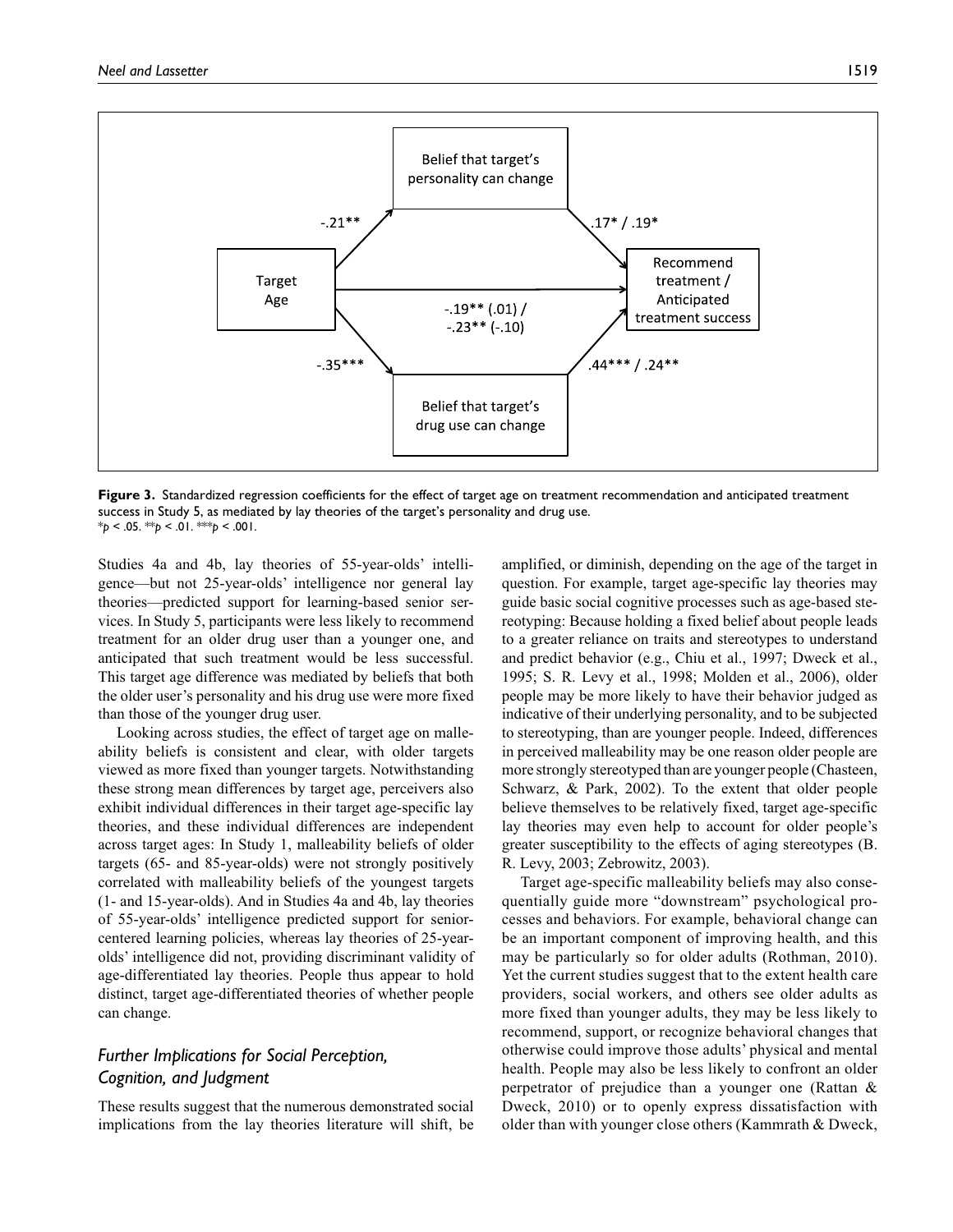2006), and may see prison as a means for rehabilitating young, but not older, criminals (Dweck et al., 1995; Gervey et al., 1999). In short, differing lay theories of younger versus older targets may have profound consequences for how people of different ages perceive, evaluate, and manage themselves and others across a number of important life domains.

# *Perceiver Age Effects*

Across studies, participants of varying ages showed remarkable consensus in their beliefs that older people are more fixed than younger people, which is consistent with previous work showing that perceivers of different ages exhibit strong consensus about the developmental patterns of various psychological attributes (Heckhausen & Baltes, 1991; Heckhausen et al., 1989). Study 3b suggests that age likewise affects self-perceptions of malleability, as older people see themselves as somewhat more fixed than younger people see themselves. The extensive lay theories literature on self-regulation and social perception suggests that to the extent that older people do see themselves as more fixed, they may respond to challenges with greater helplessness and less mastery-seeking than they did in their youth (Burnette et al., 2013), and may be particularly vulnerable to age-based stereotype threat (Aronson, Fried, & Good, 2002; Plaks & Chasteen, 2013). Yet a number of factors affect how people exert control to regulate their own outcomes in older age, and integration with life span approaches to development and aging (e.g., Brandtstädter & Renner, 1990; Heckhausen, Wrosch, & Schulz, 2010) may be particularly useful for discovering the extent to which lay theories affect such self-regulatory and social cognitive outcomes.

# *Target-Specificity of Lay Theories*

Target-specificity may have cautionary implications for lay theories research: If perceivers' lay theories are in fact targetspecific, but are measured in a target-general way, then studies may be less likely to successfully detect true effects, reducing the apparent robustness of lay theories effects. Greater target-specificity in lay theories may help to ensure that actual effects do not go undetected. As a step in this direction, some work has differentiated between lay theories of the self, of people in general, and of groups (e.g., Dweck, 1999; Dweck et al., 1995; Rydell, Hugenberg, Ray, & Mackie, 2007). Yet whereas this prior work has generally examined targets at different levels (self, people, groups) without making explicit comparisons, the current work demonstrates that examining target differences within a single level (people) reveals beliefs finely tuned to target characteristics. To be clear, we are not advocating that all lay theories measures must be target-specific, and there may indeed be circumstances under which a general measure is not only sufficient but also preferable. Future research may

benefit from consideration of whether target-specific or target-general measures are more appropriate, given the study's goals and sample.

Together, these past and current findings suggest that target-specificity may be a rich new direction for lay theories research, leading to such questions as: To what extent are target age-specific lay theories accurate, and to what extent do they reflect bias? What other cues do people use besides target age to determine whether a particular person can change? Why are these cues, in particular, used to assess malleability? More broadly, how, why, and when do personal attributes affect lay theories of different characteristics? Answering such questions will help to build a more comprehensive understanding of lay theories' target-specificity.

# **Conclusion**

Our beliefs about whether people can change—our lay theories of malleability—are known to be consequential for social judgments across a number of domains, including relationships, self-regulation, education, health, and the law. Yet by failing to specify *whose* malleability we are considering, and assuming that lay theories of an attribute are homogeneous within individuals across targets, we may obscure nuance both in the nature of these beliefs and in the ways they inform judgment and behavior. The current studies show that one characteristic in particular target age—exerts strong influence on one's lay theories of malleability and with important consequences. In doing so, this work also contributes to the needed and growing literature on how age affects social perception, judgment, and policy (Carstensen & Hartel, 2006), and suggests that target-specificity will prove a valuable direction for lay theories research.

# **Acknowledgment**

We thank Jason Clark, Chloe Huelsnitz, Kristian Markon, Jenessa Shapiro, Andrew Todd, and Paul Windschitl for their feedback at various stages of this research.

# **Declaration of Conflicting Interests**

The author(s) declared no potential conflicts of interest with respect to the research, authorship, and/or publication of this article.

# **Funding**

The author(s) received no financial support for the research, authorship, and/or publication of this article.

# **Note**

1. To minimize repeat responders, for each dataset, we examined IP (internet protocol) addresses and when one was found to repeat, retained only the first case. In addition, we examined repeat IP addresses across datasets collected around the same time (Studies 1, 2, 4a, and 5; and Studies 3a and 3b). When a computer IP address repeated within one of these groups of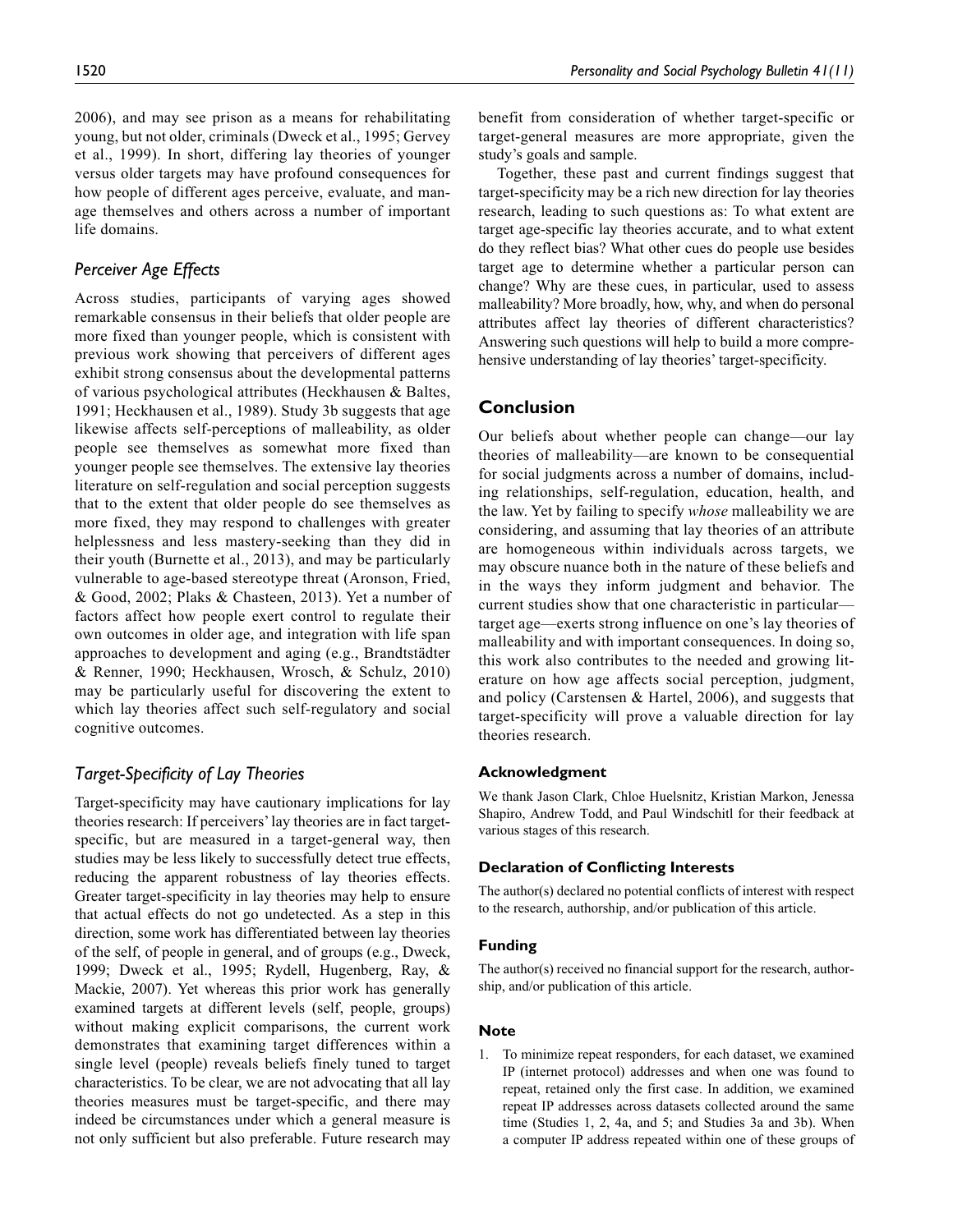studies, only the first case was retained. In all studies, samples sizes for analyses vary because some participants did not complete all measures.

#### **Supplemental Material**

The online supplemental material is available at [http://pspb.](http://pspb.sagepub.com/supplemental) [sagepub.com/supplemental](http://pspb.sagepub.com/supplemental).

#### **References**

- Aronson, J., Fried, C. B., & Good, C. (2002). Reducing the effects of stereotype threat on African American college students by shaping theories of intelligence. *Journal of Experimental Social Psychology*, *38*, 113-125.
- Biernat, M., & Manis, M. (1994). Shifting standards and stereotype-based judgments. *Journal of Personality and Social Psychology*, *66*, 5-20.
- Biernat, M., Manis, M., & Kobrynowicz, D. (1997). Simultaneous assimilation and contrast effects in judgments of self and others. *Journal of Personality and Social Psychology*, *73*, 254-269.
- Brandtstädter, J., & Renner, G. (1990). Tenacious goal pursuit and flexible goal adjustment: Explication and age-related analysis of assimilative and accommodative strategies of coping. *Psychology and Aging*, *5*, 58-67.
- Brewer, M. B. (1988). A dual process model of impression formation. In T. K. Srull & R. S. Wyer Jr. (Eds.), *Advances in social cognition* (Vol. 1, pp. 1-36). Mahwah, NJ: Lawrence Erlbaum.
- Brown, J. D. (1986). Evaluations of self and others: Self-enhancement biases in social judgments. *Social Cognition*, *4*, 353-376.
- Burnette, J. L., O'Boyle, E. H., VanEpps, E. M., Pollack, J. M., & Finkel, E. J. (2013). Mind-sets matter: A meta-analytic review of implicit theories and self-regulation. *Psychological Bulletin*, *139*, 655-701.
- Carr, P. B., Dweck, C. S., & Pauker, K. (2012). "Prejudiced" behavior without prejudice? Beliefs about the malleability of prejudice affect interracial interactions. *Journal of Personality and Social Psychology*, *103*, 452-471.
- Carstensen, L. L., & Hartel, C. R. (2006). *When I'm 64*. Washington, DC: National Academies Press.
- Chambers, J. R., & Windschitl, P. D. (2004). Biases in social comparative judgments: The role of nonmotivated factors in aboveaverage and comparative-optimism effects. *Psychological Bulletin*, *130*, 813-838.
- Chasteen, A. L., Schwarz, N., & Park, D. C. (2002). The activation of aging stereotypes in younger and older adults. *The Journals of Gerontology, Series B: Psychological Sciences & Social Sciences*, *57*, 540-547.
- Chiu, C., Hong, Y., & Dweck, C. S. (1997). Lay dispositionism and implicit theories of personality. *Journal of Personality and Social Psychology*, *73*, 19-30.
- Dweck, C. S. (1999). *Self-theories: Their role in motivation, personality and development*. Philadelphia, PA: Psychology Press.
- Dweck, C. S., Chiu, C., & Hong, Y. (1995). Implicit theories and their role in judgments and reactions: A world from two perspectives. *Psychological Inquiry*, *6*, 322-333.
- Finkelstein, L. M., Burke, M. J., & Raju, M. S. (1995). Age discrimination in simulated employment contexts: An integrative analysis. *Journal of Applied Psychology*, *80*, 652-663.
- Fiske, S. T., Cuddy, A. J. C., Glick, P., & Xu, J. (2002). A model of (often mixed) stereotype content: Competence and warmth

respectively follow from perceived status and competition. *Journal of Personality and Social Psychology*, *82*, 878-902.

- Fiske, S. T., & Neuberg, S. L. (1990). A continuum of impression formation, from category based to individuating processes: Influences of information and motivation on attention and interpretation. In M. P. Zanna (Ed.), *Advances in experimental social psychology* (Vol. 23, pp. 1-74). New York, NY: Academic Press.
- Fleeson, W., & Heckhausen, J. (1997). More or less "me" in past, present, and future: Perceived lifetime personality during adulthood. *Psychology and Aging*, *12*, 125-136.
- Gervey, B. M., Chiu, C., Hong, Y., & Dweck, C. S. (1999). Differential use of person information in decisions about guilt versus innocence: The role of implicit theories. *Personality and Social Psychology Bulletin*, *25*, 17-27.
- Grühn, D., Gilet, A., Studer, J., & Labouvie-Vief, G. (2011). Agerelevance of person characteristics: Persons' beliefs about developmental change across the lifespan. *Developmental Psychology*, *47*, 376-387.
- Haslam, N., Bastian, B., Fox, C., & Whelan, J. (2007). Beliefs about personality change and continuity. *Personality and Individual Differences*, *42*, 1621-1631.
- Hayes, A. F. (2013). *Introduction to mediation, moderation, and conditional process analysis: A regression-based approach*. New York, NY: Guilford Press.
- Heckhausen, J., & Baltes, P. B. (1991). Perceived controllability of expected psychological change across adulthood and old age. *Journal of Gerontology*, *46*, 165-173.
- Heckhausen, J., Dixon, R. A., & Baltes, P. B. (1989). Gains and losses in development throughout adulthood as perceived by different adult age groups. *Developmental Psychology*, *25*, 109-121.
- Heckhausen, J., Wrosch, C., & Schulz, R. (2010). A motivational theory of life-span development. *Psychological Review*, *117*, 32-60.
- Hess, T. M. (2006). Attitudes toward aging and their effects on behavior. In J. E. Birren & K. W. Schaie (Eds.), *Handbook of the psychology of aging* (6th ed., pp. 379-406). New York, NY: Academic Press.
- Kammrath, L. K., & Dweck, C. S. (2006). Voicing conflict: Preferred conflict strategies among incremental and entity theorists. *Personality and Social Psychology Bulletin*, *32*, 1497-1508.
- Kite, M. E., Stockdale, G. D., Whitley, B. E., & Johnson, B. T. (2005). Attitudes toward younger and older adults: An updated meta-analytic review. *Journal of Social Issues*, *61*, 241-266.
- Kruger, J. (1999). Lake Wobegon be gone! The "below-average effect" and the egocentric nature of comparative ability judgments. *Journal of Personality and Social Psychology*, *77*, 221-232.
- Levy, B. (1996). Improving memory in old age through implicit selfstereotyping. *Journal of Personality and Social Psychology*, *71*, 1092-1107.
- Levy, B. R. (2003). Mind matters: Cognitive and physical effects of aging self-stereotypes. *The Journals of Gerontology, Series B: Psychological Sciences & Social Sciences*, *58*, 203-211.
- Levy, S. R., & Dweck, C. S. (1998). Trait- versus process-focused social judgment. *Social Cognition*, *16*, 151-172.
- Levy, S. R., Stroessner, S. J., & Dweck, C. S. (1998). Stereotype formation and endorsement: The role of implicit theories. *Journal of Personality and Social Psychology*, *74*, 1421-1436.